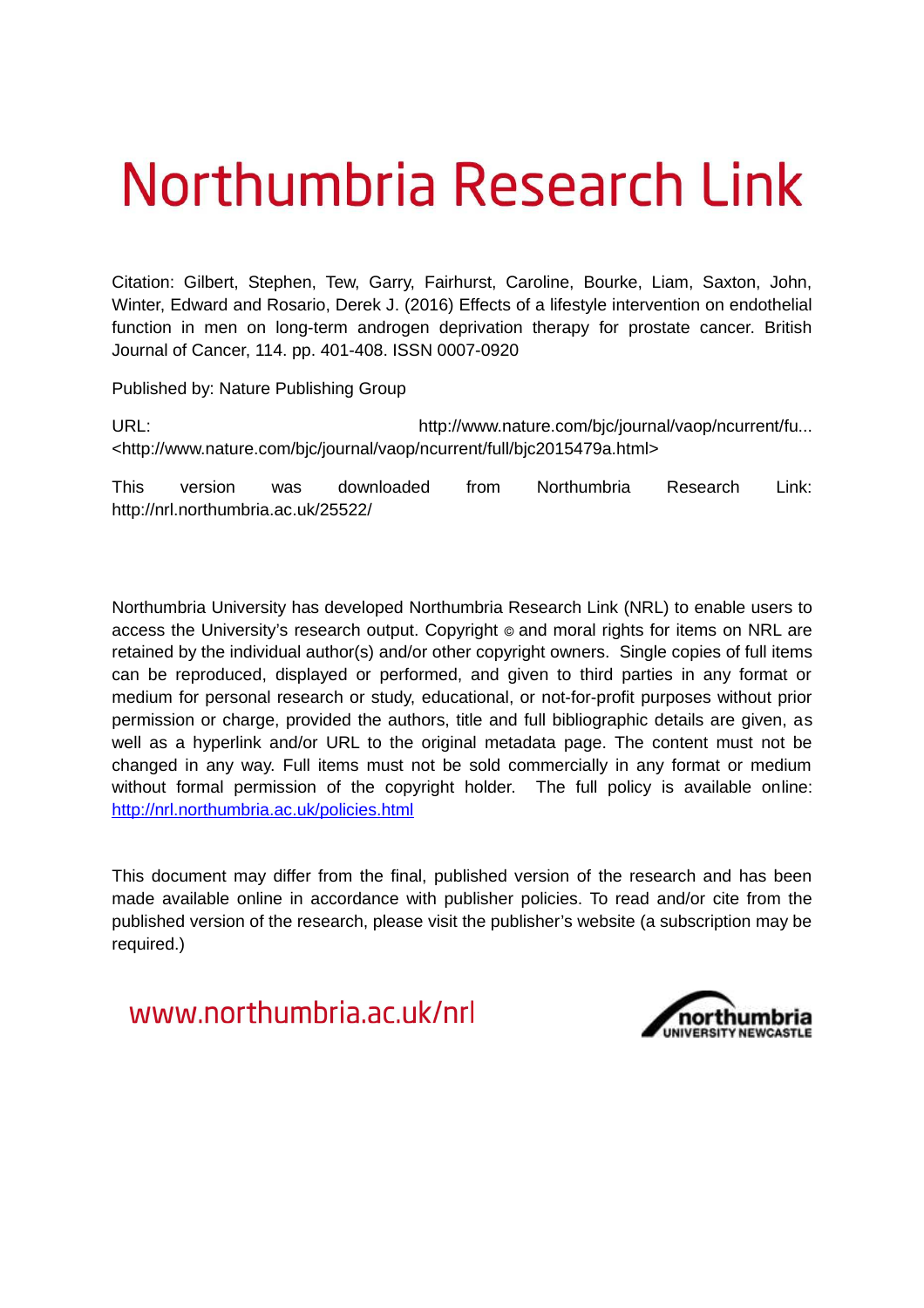## **TITLE**

**Effects of a lifestyle intervention on endothelial function in men on long-term androgen deprivation therapy for prostate cancer** 

## **RUNNING TITLE**

Lifestyle intervention for men with prostate cancer

## **AUTHORS**

Stephen E. Gilbert<sup>1</sup>, Garry A. Tew<sup>2</sup>, Caroline Fairhurst<sup>3</sup>, Liam Bourke<sup>4</sup>, John M. Saxton<sup>2</sup>, Edward M. Winter<sup>4</sup>, Derek J. Rosario<sup>5</sup>

## **AFFILIATIONS**

<sup>1</sup> Faculty of Health and Life Sciences, York St John University, Lord Mayor's Walk, York, UK, YO31 7EX

<sup>2</sup> Department of Sport, Exercise and Rehabilitation, Faculty of Health and Life Sciences, Northumbria University, Newcastle Upon Tyne, UK, NE1 8ST

<sup>3</sup> York Trials Unit, Department of Health Sciences, University of York, York, UK, YO10 5DD

<sup>4</sup> Centre for Sport and Exercise Science, Sheffield Hallam University, Collegiate Crescent, Sheffield, UK, S10 2BP

<sup>5</sup> Academic Urology Unit, Department of Oncology, Royal Hallamshire Hospital, University of Sheffield, Sheffield, UK, S11 7FE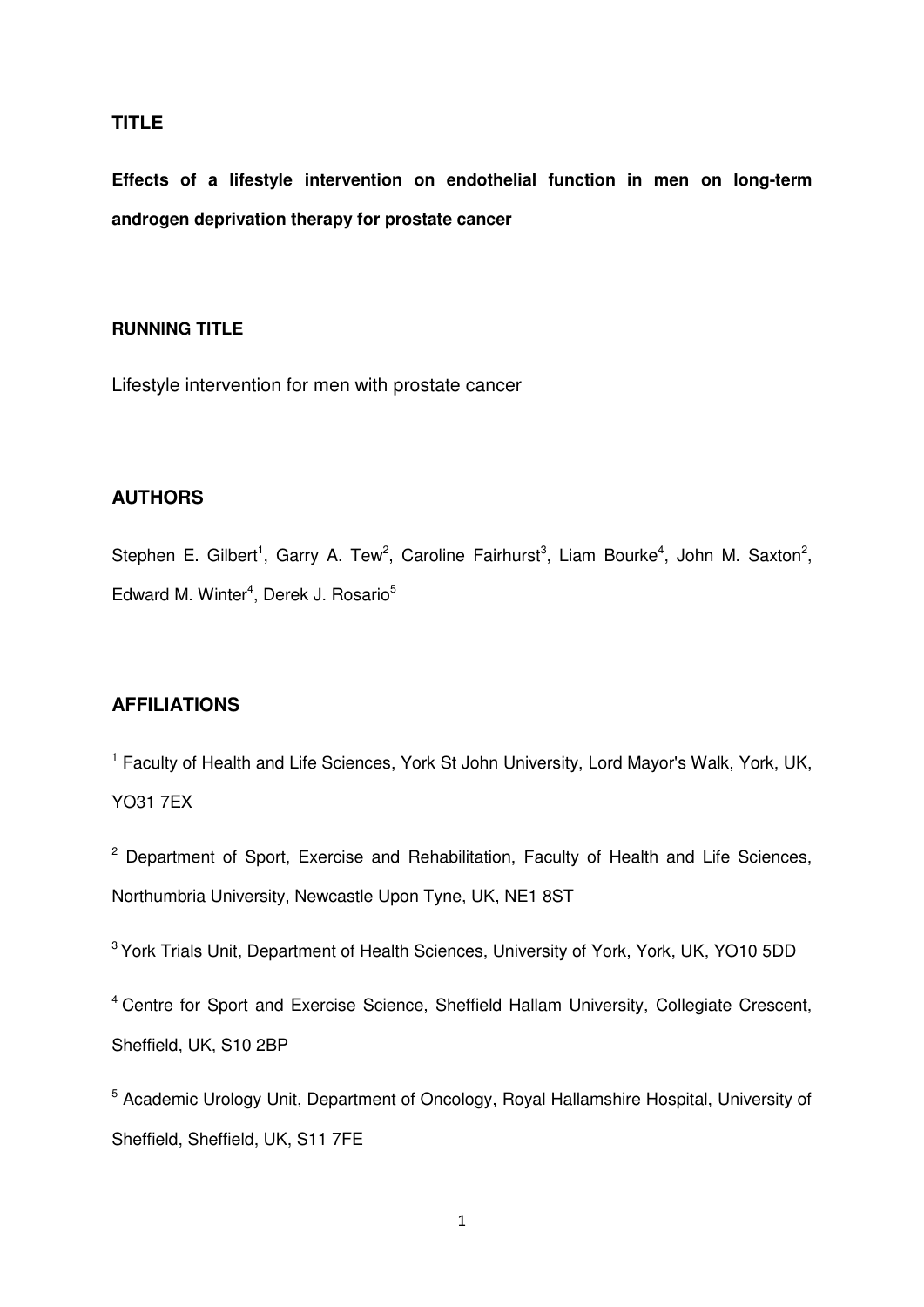## **CONTACT**

Derek J. Rosario. Academic Urology Unit, Department of Oncology, Royal Hallamshire Hospital, University of Sheffield, Sheffield, S11 7FE, UK. Email: d.j.rosario@sheffield.ac.uk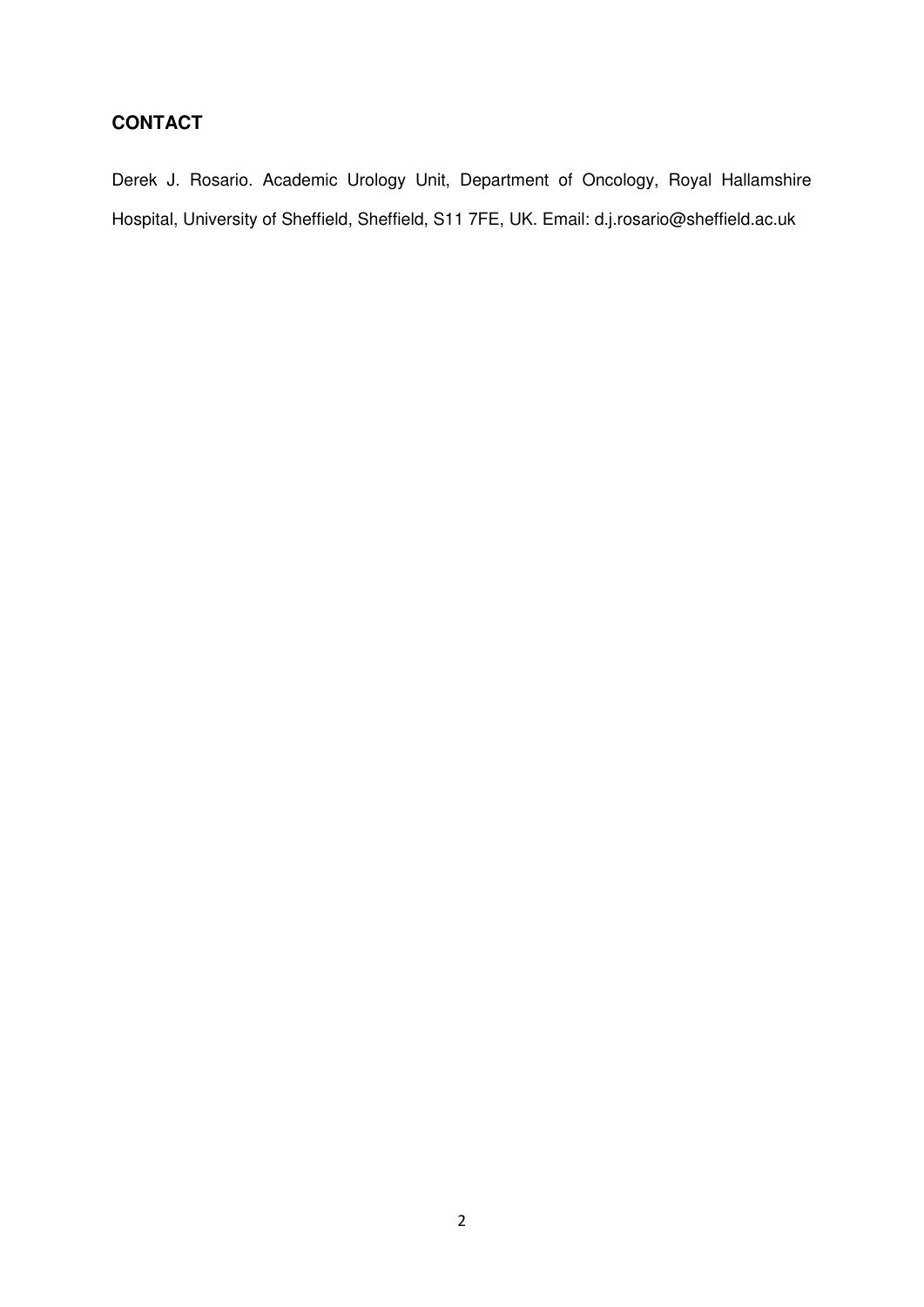#### **ABSTRACT**

**Background:** Treatment of prostate cancer with androgen deprivation therapy (ADT) is associated with metabolic changes that have been linked to an increase in cardiovascular risk. **Methods:** This randomised controlled trial investigated the effects of a 12-week lifestyle intervention that included supervised exercise training and dietary advice on markers of cardiovascular risk in 50 men on long-term ADT recruited to an on-going study investigating the effects of such a lifestyle intervention on quality of life. Participants were randomly allocated to receive the intervention or usual care. Cardiovascular outcomes included endothelial function (flow-mediated dilatation [FMD] of the brachial artery), blood pressure, body composition and serum lipids. Additional outcomes included treadmill walk time and exercise and dietary behaviours. Outcomes were assessed before randomisation [baseline], and 6, 12 and 24 weeks after randomisation. **Results:** At 12 weeks the difference in mean relative FMD was 2.2% (95% CI 0.1 to 4.3,  $p = 0.04$ ) with an effect size of 0.60 (95% CI <0.01 to 1.18) favouring the intervention group. Improvements in skeletal muscle mass, treadmill walk time and exercise behaviour also occurred in the intervention group over that duration ( $p < 0.05$ ). At 24 weeks, only the difference in treadmill walk time was maintained. **Conclusion:** This study demonstrates that lifestyle changes can improve endothelial function in men on long-term ADT for prostate cancer. The implications for cardiovascular health need further investigation in larger studies over longer duration.

## **KEY WORDS**

Cardiovascular Disease, Exercise, Endothelial function, Prostatic neoplasm, Androgen deprivation therapy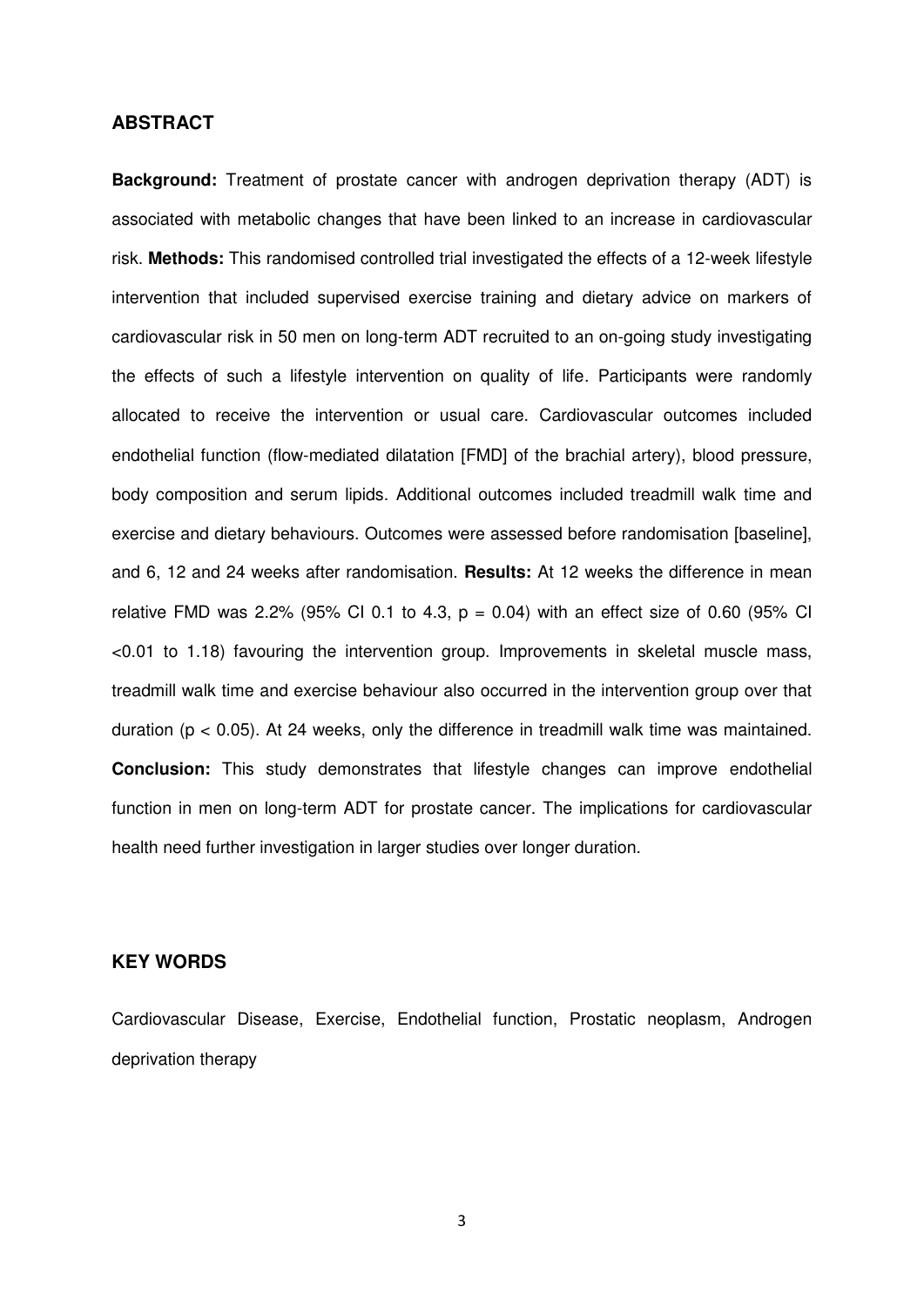## **INTRODUCTION**

Treatment with androgen deprivation therapy (ADT), has established benefits for men with locally advanced or metastatic prostate cancer [Schubert *et al*, 2012], but has been associated with the development of adverse events that can impact physical and mental well-being [Nguyen *et al*, 2015]. Evidence of metabolic complications of ADT that lead to increased cardiovascular risk is accumulating [Zhao *et al*, 2014]. Increased incidences of abdominal adiposity, insulin resistance, hyperglycaemia and hyperlipidaemia have been reported in men on such treatment [Nguyen *et al*, 2015].

An increase in cardiovascular risk factors through the development of metabolic complications to long-term ADT has been supported by evidence of a reduction in flowmediated dilatation (FMD) of the brachial artery in men treated with long-term ADT [Gilbert *et al*, 2013]. Reduced FMD indicates endothelial dysfunction [Deanfield *et al*, 2007], which is regarded as an important early stage in the development of atherosclerosis [Celermajer, 1997]. Endothelial function, as measured by brachial artery FMD, is also an established predictor of future cardiovascular events [Ras *et al*, 2013].

The traditional approach for presenting the results of FMD has been in the form of absolute change in arterial diameter after release of cuff occlusion or a simple ratio of the change of arterial diameter over the resting arterial diameter, so-called relative FMD [Edwards *et al*, 2004, Gokce *et al*, 2002, Green *et al*, 2011]. Concerns have been expressed as to the appropriateness of simple ratio standards for such physiological variables, with allometric scaling being deemed to be both biologically and mathematically superior [Curran-Everett, 2013, Packard and Boardman, 1999, Tanner, 1949]. More recently the validity of this approach has been demonstrated for FMD data [Atkinson *et al*, 2013, Atkinson and Batterham, 2013].

Given the established benefits of exercise and dietary changes to cardiovascular health in other patient groups [Rippe and Angelopoulos, 2014], we hypothesised that a supervised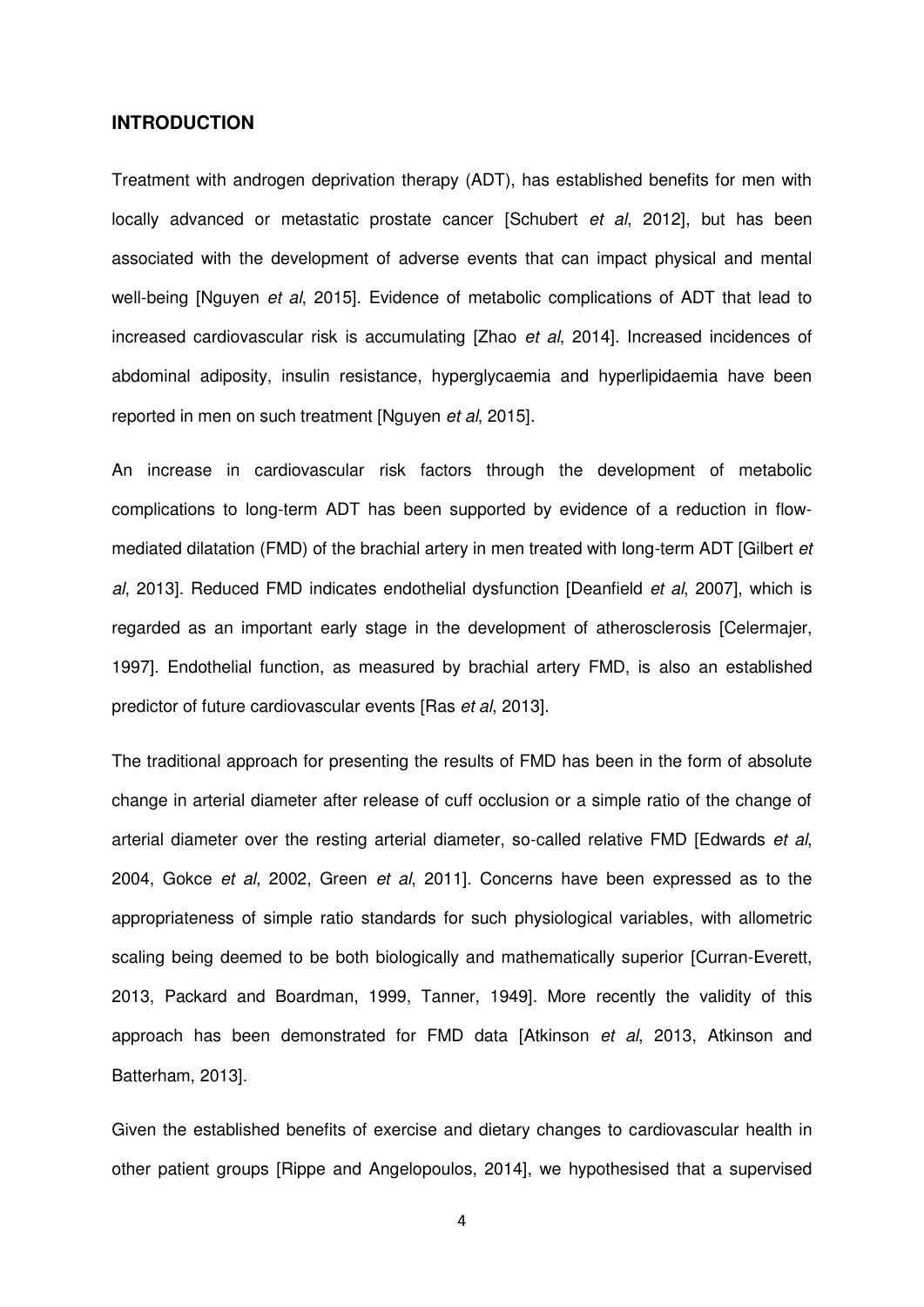exercise training and dietary advice intervention would result in a reduction in cardiovascular risk factors in sedentary men on ADT. We tested this hypothesis in a randomised controlled trial and report the results herein.

### **METHODS**

During the course of a randomised controlled trial investigating the effects of a lifestyle intervention on quality of life in men with prostate cancer on ADT (trial registration number ISRCTN88605738) a protocol amendment was approved by the Yorkshire and Humber NHS Research Ethics Committee to commence the collection of additional measures of cardiovascular risk.

The patient population and intervention for the full trial have been described in detail previously [Bourke *et al*, 2014]. Here we present results for the subset of men recruited after the amendment was implemented.

#### *Sample size*

A sample size of 50 men was deemed sufficient to detect an absolute difference in relative brachial artery FMD of 2.6%; a difference reported in exercise studies in elderly patients at increased cardiovascular risk [Edwards *et al*, 2004, Gokce *et al*, 2002]. This sample size assumed a standard deviation (SD) of 3%, an alpha of 0.05, 80% power, and 10% attrition [Bourke *et al*, 2011].

#### *Randomisation*

Participants were randomised 1:1 to receive 12 weeks of supervised exercise training and dietary advice in addition to usual care, or to receive usual care alone. A randomly ordered list of group allocation was generated at study commencement using the nQuery Statistical Software (nQuery Advisor 6.01, nQuery Statistical Solution, USA). Neither the researchers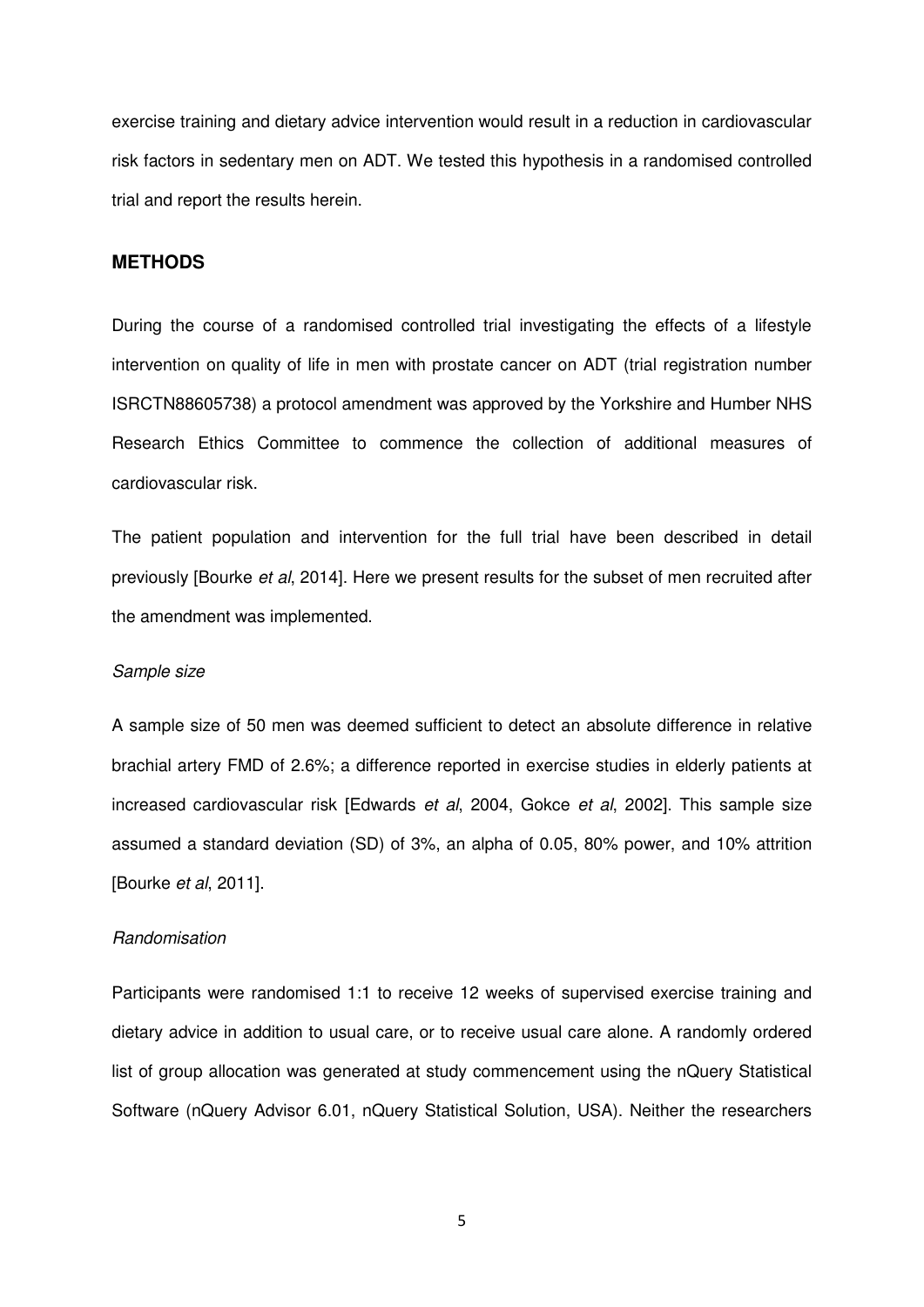nor the participants were informed of treatment allocation until completion of baseline assessments.

#### Intervention and usual care

Participants were prescribed three exercise sessions per week, tapering the supervision over the intervention (2:1 supervised to home-based in weeks 1-6 and 1:2 in weeks 7-12). An experienced exercise physiologist led supervised sessions that lasted approximately one hour and consisted of a mixture of aerobic, resistance and balance exercises. Aerobic exercise was 30 minutes at 55–75% of age-predicted maximum heart rate or 11–13 on the Borg Rating of Perceived Exertion (RPE) scale [Borg, 1982] using stationary cycles, rowing ergometers and treadmills. Resistance exercises were performed for 2-4 sets of 8-12 repetitions beginning at an intensity of 60% of one repetition maximum and progressed through increasing volume before weight was increased. Advice on suitable exercises to perform at home for a minimum of 30 minutes was provided (e.g. brisk walking, cycling, and gym exercise). Participants were instructed how to monitor intensity using RPE.

Small-group healthy-eating seminars led by the exercise physiologist, lasting approximately 20 minutes, were delivered every two weeks throughout the intervention. Advice included: reduction in dietary fat intake to approximately 25% of total energy intake, consumption of at least five portions of fruit and vegetables each day, increased fibre consumption, decreased intake of refined carbohydrates, and limiting alcohol intake to 1-2 units per day.

The control participants were men randomised to usual care who were followed up in the urology clinic as per usual clinical protocol. No restrictions were placed on them in relation to exercise or dietary behaviours over the period of the study.

#### *Outcome measures*

The primary outcome was brachial artery FMD (endothelium-dependent arterial dilatation) expressed as the percentage change in arterial diameter at 12 weeks. Secondary outcomes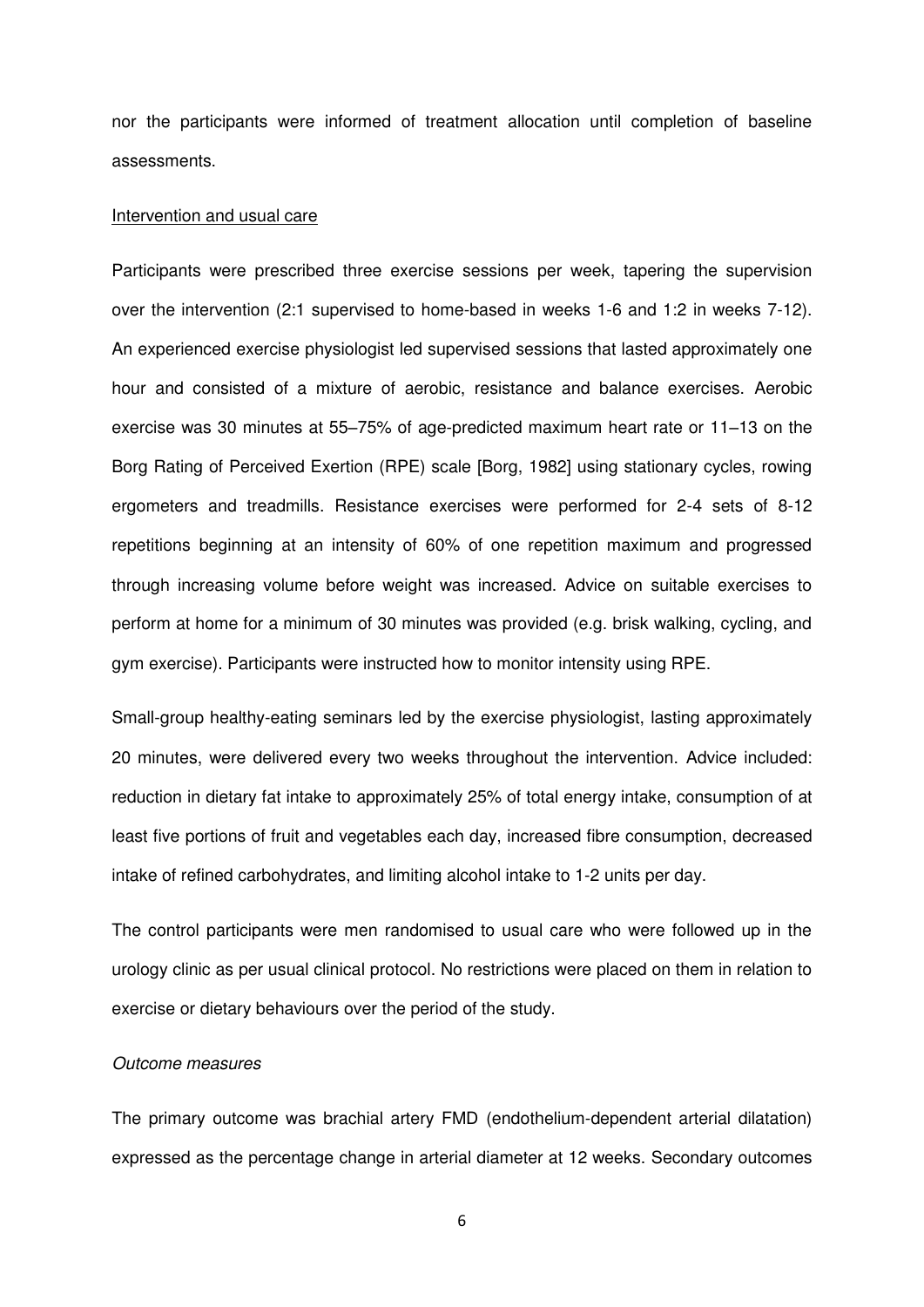include glyceryl trinitrate (GTN)-mediated brachial artery dilatation (endothelium-independent arterial dilatation), resting blood pressure, treadmill walk time, body mass and composition, lipid profile, biomarkers of disease status, physical activity and dietary behaviours. Outcome measures were assessed at baseline, at 6 and 12 weeks of the intervention and at 24 weeks (12 weeks after cessation of the intervention).

*Vascular assessments –* Ultrasound assessments of the right brachial artery were performed while the participant rested supine. All assessments were undertaken by one researcher (coefficient of variation for repeated FMD measures 10.97%) using a 7-mHz linear array transducer attached to a high-frequency ultrasound system (Terason T3000, Teratech Corporation, Burlington, MA, USA). Participants rested quietly for a minimum of 15 minutes prior to commencing assessments.

For FMD assessments, a pneumatic rapid inflation/deflation cuff (Hokanson E20 cuff, D.E. Hokanson Inc, Bellevue, WA, USA) was placed distal to the olecranon process, with arterial imaging performed in the distal third of the upper arm. Resting measurement of vessel diameter was performed for one minute prior to cuff inflation to a pressure 50 mmHg above systolic blood pressure. Occlusion was maintained for five minutes. Recordings were restarted 30 s before cuff release and continued for a further three minutes thereafter [Black *et al*, 2008].

After 15 minutes rest following FMD assessments, GTN-mediated brachial artery dilatation was assessed. Arterial imaging was performed for 1 minute before administration of a sublingual dose (0.4 mg) of GTN, and continued for a further six minutes thereafter [Corretti *et al*, 2002] with recording maintained throughout.

The ultrasound on-screen display was recorded at a rate of 15 Hz (Camtasia Studio software, v5.0.0, TechSmith Corporation, Okemos, MI, USA). Subsequently analysis was undertaken using the Brachial Analyser for Research software package (v5.6.19, Medical Imaging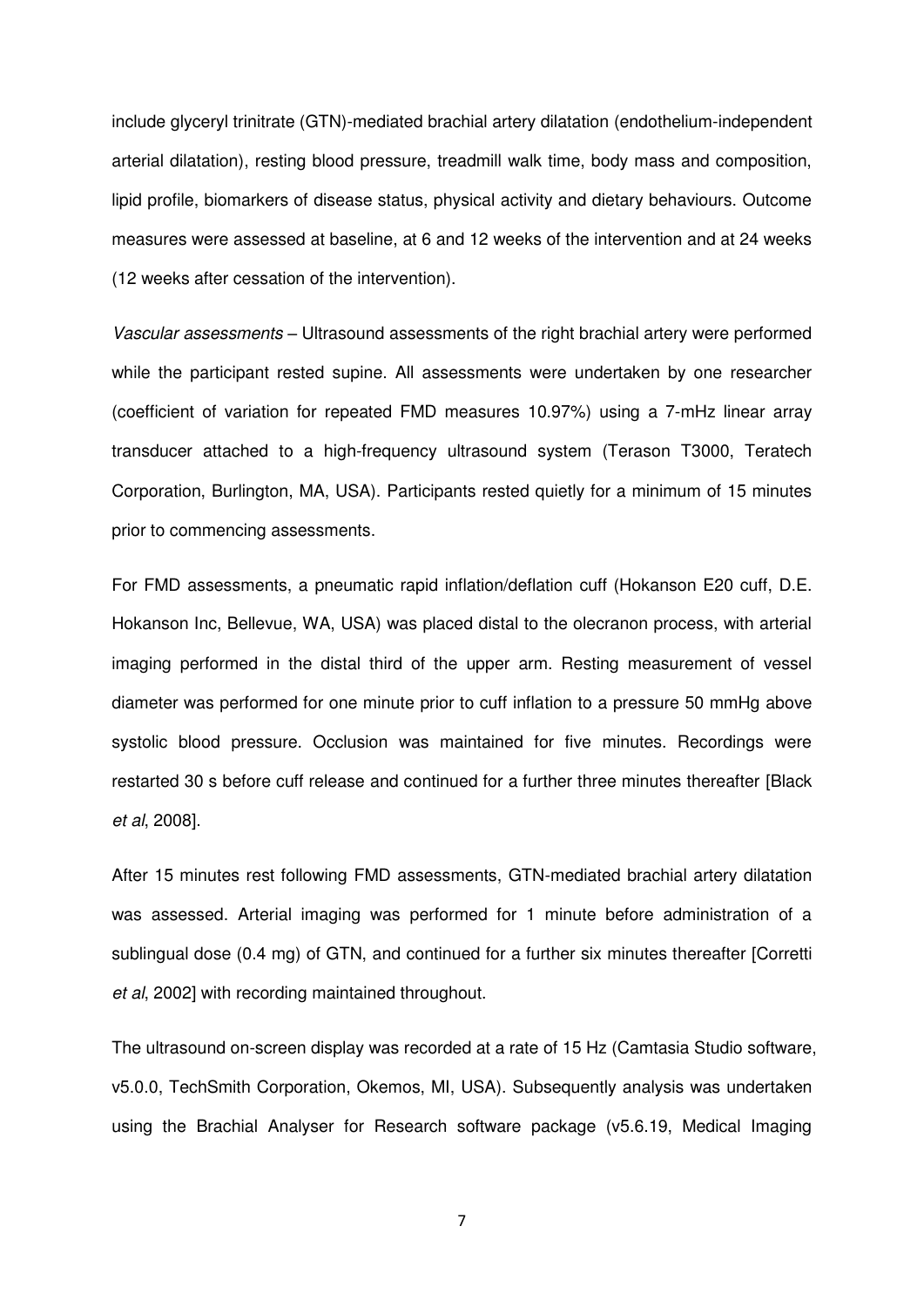Applications, Iowa, USA). All scans were analysed in full by a researcher external to the research team who was blinded to participant group allocation.

Raw data for arterial diameter were smoothed prior to determination of the magnitude of arterial dilatation using the same method as previously described [Black *et al*, 2008]. Arterial data are displayed as the absolute (millimetres) and relative (percentage) change in arterial diameter from resting arterial diameter ( $D_{rest}$ ) to peak arterial diameter ( $D_{peak}$ ). For analysis, data were allometrically scaled [Atkinson *et al*, 2013]. Arterial shear rate (SR) for FMD assessments was calculated using the equation  $SR = 4*V/D$ , where V is Doppler velocity and *D* is vessel diameter [Parker *et al*, 2009]. SR area under the curve (SR AUC) was calculated as the sum of arterial shear from cuff release through to  $D<sub>peak</sub>$ .

*Anthropometry -* Stature (Holtain Stadiometer, Holtain Ltd, Pembrokeshire, UK) and body mass (Weylux Beam Balance Scales, Weylux, UK) were assessed using standard laboratory techniques to 0.1 cm and 0.05 kg respectively, and body mass index (BMI) was calculated. Body composition was assessed via bioelectrical impedance (Inbody 720, Biospace, Seoul, South Korea).

*Resting blood pressure -* Resting blood pressure and heart rate were assessed in the left arm with an automated sphygmomanometer (Dinamap, Dash 2500, GE Healthcare, Waukesha, WI, USA) while participants rested supine before FMD assessments.

*Exercise tolerance –* A sub-maximal walking test was performed on a treadmill (H/P/ Cosmos Pulsar Treadmill, Traunstein, Germany) using the BSU/Bruce protocol [Kaminsky and Whaley, 1998]. Participants were given time walking on a treadmill before the test to allow them to become comfortable with treadmill use. A chest-strap heart rate monitor (Polar F4, Polar Electro, Kempele, Finland) was fitted and participants were accustomed to the 6- 20 Borg scale [Borg, 1982]. Heart rate and RPE were recorded at the end of every minute of exercise. The test ended when participants achieved an RPE of 15 ('Hard') or earlier if the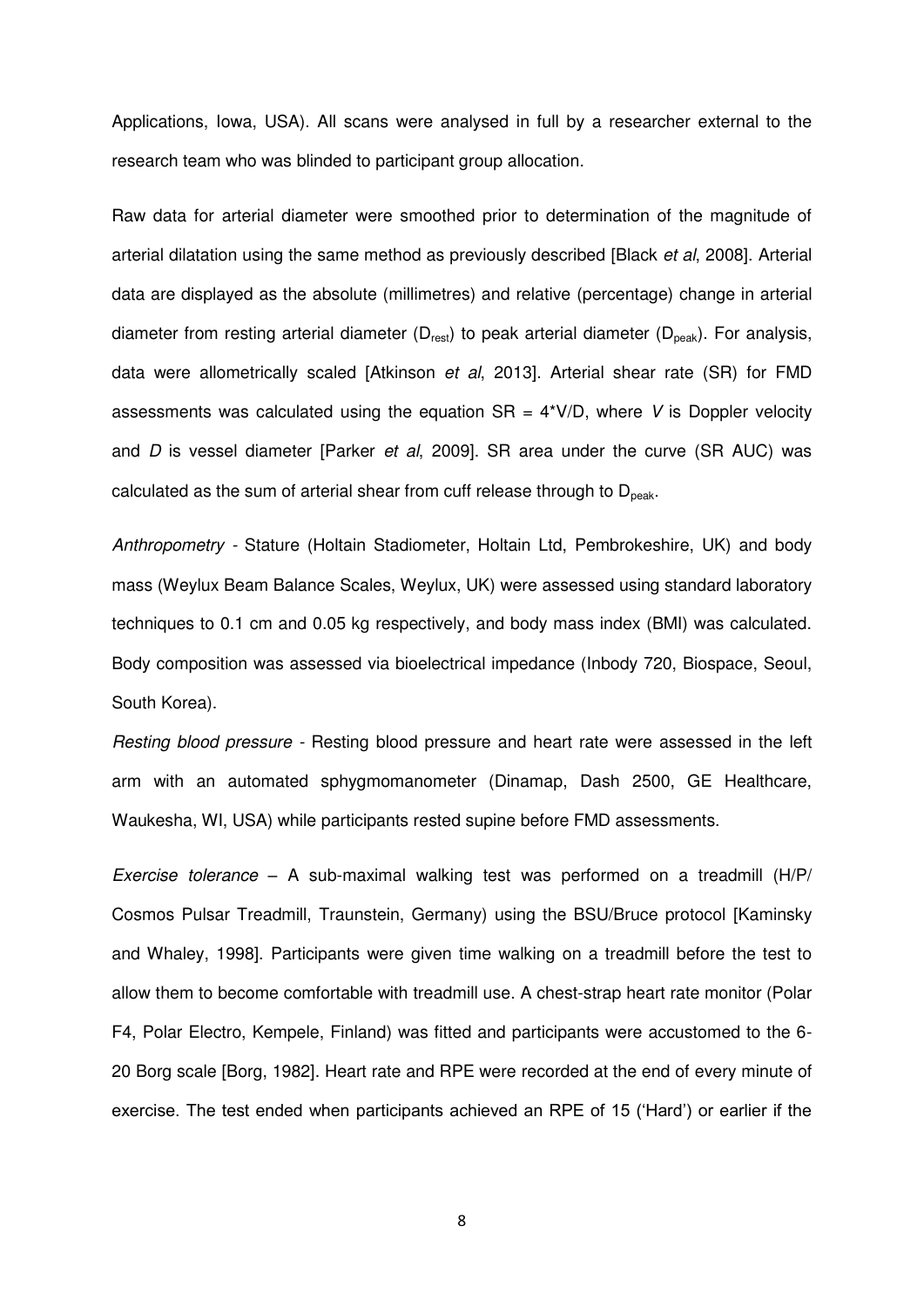participant requested to stop. Treadmill tests were conducted by a researcher external to the research team who was blinded to participant group allocation.

*Blood markers -* A fasting blood sample (20 ml) was drawn from the antecubital vein using standard venepuncture techniques. Samples were analysed in duplicate in the Department of Clinical Chemistry at the Royal Hallamshire Hospital, Sheffield, UK for blood lipid profile (total cholesterol, HDL-C, LDL-C and triglycerides), prostate-specific antigen and male sex hormones (testosterone, SHBG). In addition, free androgen index was calculated.

*Exercise and dietary behaviour -* Leisure time physical activity was quantified using the Godin Leisure Score Index (Godin LSI) [Godin and Shephard, 1985]. A higher score indicated more activity. The Godin LSI has been successfully used with men on ADT [Culos-Reed *et al*, 2010].

Participants completed 3-day diet diaries at baseline, 12 and 24 weeks. Where possible, participants were asked to use the same three days of the week for each assessment. Nutritional data was analysed using NetWisp (version 3.0, Tinuviel Software, Anglesey, UK).

#### **STATISTICAL ANALYSIS**

Analyses were performed in Stata v13 on an intention-to-treat basis including all available participants in the groups to which they were randomised, using two-sided significance at the 5% level. Treatment effects are presented as the difference in adjusted means (intervention minus control) and Hedge's g effect sizes with 95% confidence intervals (CI) and *p*-values.

Arterial diameter data (FMD and GTN-mediated dilation) were allometrically-scaled and analysed as follows. The difference between logarithmically transformed  $D_{rest}$  and  $D_{peak}$  was calculated for each participant and time-point and then analysed using a covariance pattern mixed model, with treatment group, time and a treatment group-by-time interaction as fixed factors, and log D<sub>rest</sub> as a time-varying covariate. Means for diameter change on the logged scale for each treatment group and time point were obtained and then back-transformed by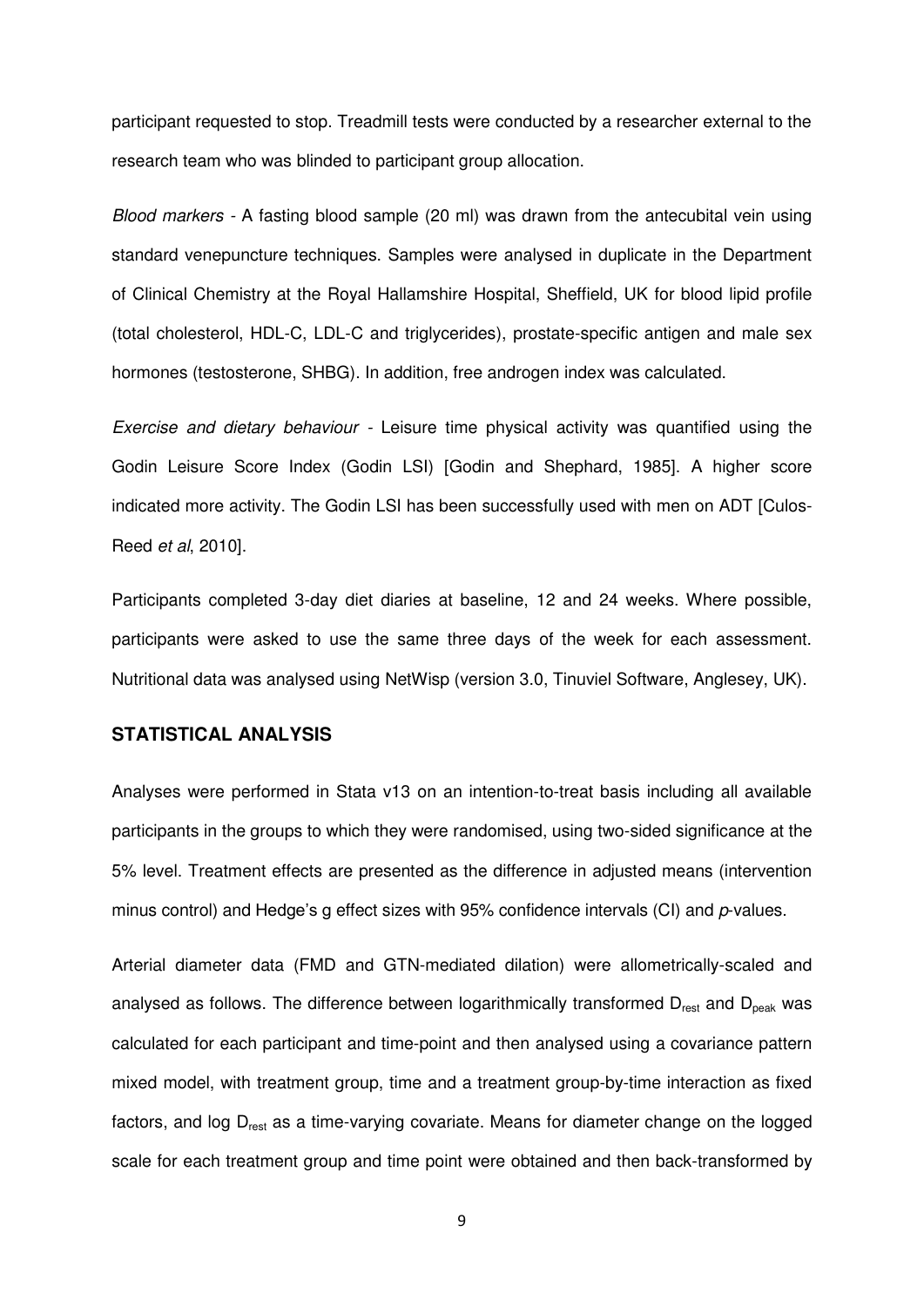antilogging to provide an adjusted ratio of  $D_{peak}/D_{rest}$ , subtracting a value of 1 and multiplying by 100 to provide a  $D_{rest}$  adjusted estimate of relative FMD. An estimate for the standard deviation was obtained by multiplying the standard error of the mean diameter change by the square root of the sample size, antilogging, subtracting 1 and multiplying by 100. Estimates for the difference in mean diameter change between the treatment groups at each time point were extracted from the model with 95% confidence intervals and p-values. The p-values are presented unchanged in this paper, but the point and interval estimates were transformed as described above.

To allow comparison of the results with previous publications using a simple ratio only, the difference in (simple ratio) relative FMD between the trial arms at 12 weeks was extracted from a single linear covariance pattern mixed model in which relative FMD at each time point was nested within patients [Brown and Prescott, 2006]. Relative FMD at baseline, each time point of follow-up, trial arm and a time-by-trial arm interaction were included in the model. The estimates of the treatment effect at 6 and 24 weeks were extracted for secondary investigations. Estimation was based on the method of restricted maximum likelihood [Harville, 1977].

The following outcomes were analysed in the same way as (simple ratio) relative FMD: absolute FMD, relative GTN dilation, absolute GTN dilation, systolic and diastolic blood pressure, BMI and treadmill walk time.

All other secondary outcomes were compared between the treatment groups at 12 weeks using ANCOVA to adjust for the baseline value. No adjustment for multiple testing was made.

## **RESULTS**

This analysis is of 50 men (mean age 70 years – range 53 to 84 years) consecutively recruited to the latter part of the primary trial [Bourke *et al*, 2014] with 25 randomised to each trial arm (Figure 1). The median time on ADT at recruitment was 19 and 18 months in the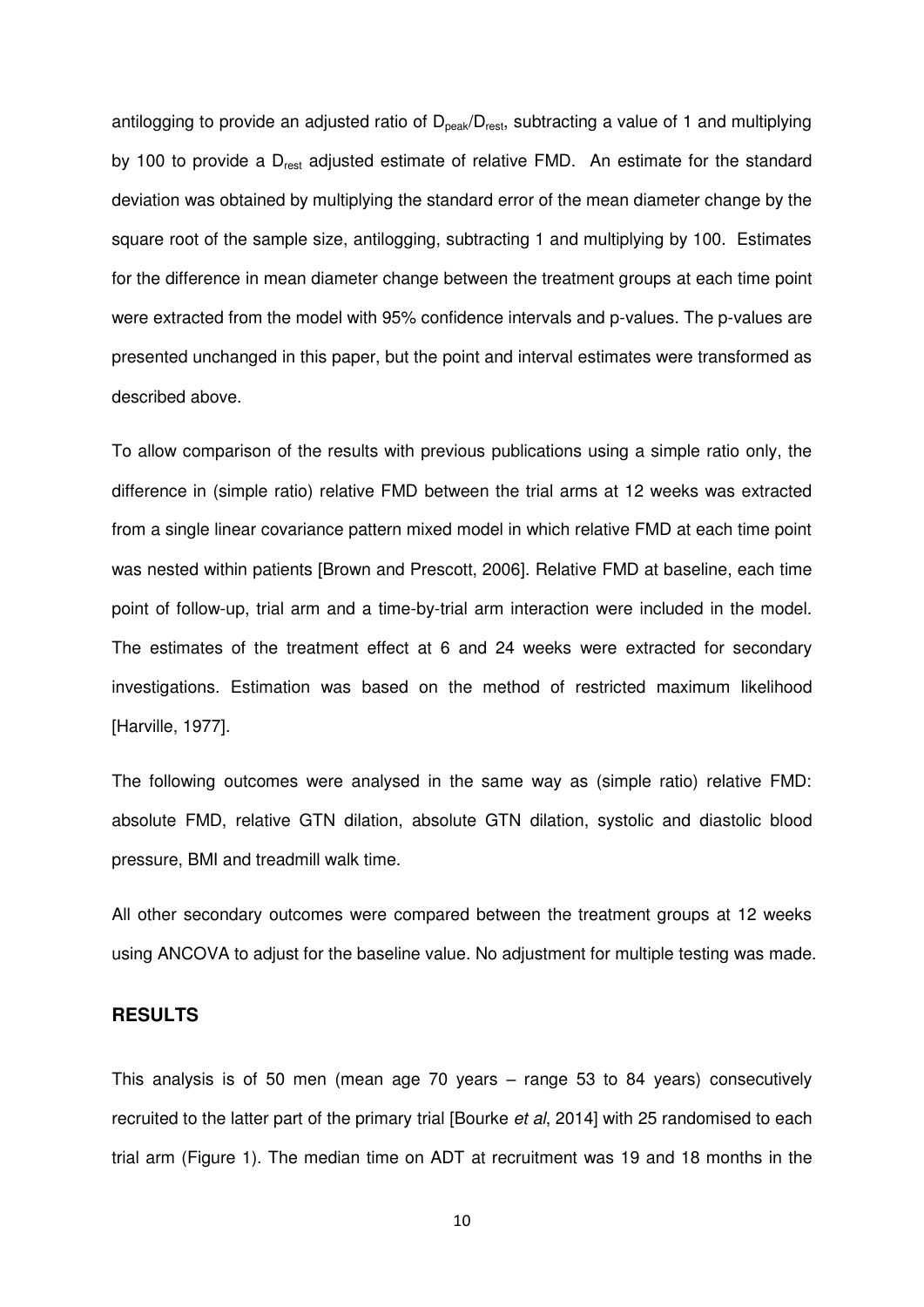intervention and control groups respectively. The groups were comparable at baseline with the exception of previous radiotherapy exposure (Table 1).

There were seven withdrawals (three in the intervention and four in the control group) and one death (control group) before the end of the 12-week intervention. There was one additional withdrawal and death (both intervention group) prior to the 24 week assessment. Both deaths were considered unrelated to the study intervention. For men completing the 12 week intervention, adherence to supervised sessions was 93% (368 of 396 possible) and to and home-based sessions was 76% (301 of 396 completed) respectively.

At 12 weeks the difference in allometrically-scaled relative FMD was 2.2% (95% CI 0.1 to 4.3, p=0.04, Hedge's g 0.60, 95% CI <0.01 to 1.18) favouring the intervention group (Table 2). The difference in absolute FMD was 0.11 mm  $(95\%$  CI <0.01 to 0.23, p=0.05, Hedge's q 0.59, 95% CI -0.01 to 1.17). This benefit was not maintained at 24 weeks (0.31 SD, 95% CI - 0.27 to 0.88 for allometrically-scaled relative FMD and 0.31 SD, 95% CI -0.27 to 0.89 for absolute FMD). The results for the non-scaled simple ratio FMD are presented alongside the scaled results in Table 2.

There was no meaningful difference in GTN dilation (absolute or relative), systolic and diastolic blood pressure values or BMI at any post-randomisation time point (Table 2).

Treadmill walk time improved in the intervention group. The difference at 12 and 24 weeks was 88 seconds (95% CI 52 to 123, p<0.001, Hedges g 1.41, 95% CI 0.76 to 2.05) and 69 seconds (95% CI 33 to 105, p<0.001), respectively (Table 2).

Exercise behaviour scores from the Godin LSI were improved in the intervention group at all follow-up time points during the intervention with statistically significant differences at 6 and 12 weeks (6 weeks p=0.02; 12 weeks p=0.05). At 12 weeks, there was a moderate beneficial effect of the intervention of 0.57 SD (95% CI -0.02 to 1.15). There was no difference detected in exercise behaviour at 24 weeks (p=0.58).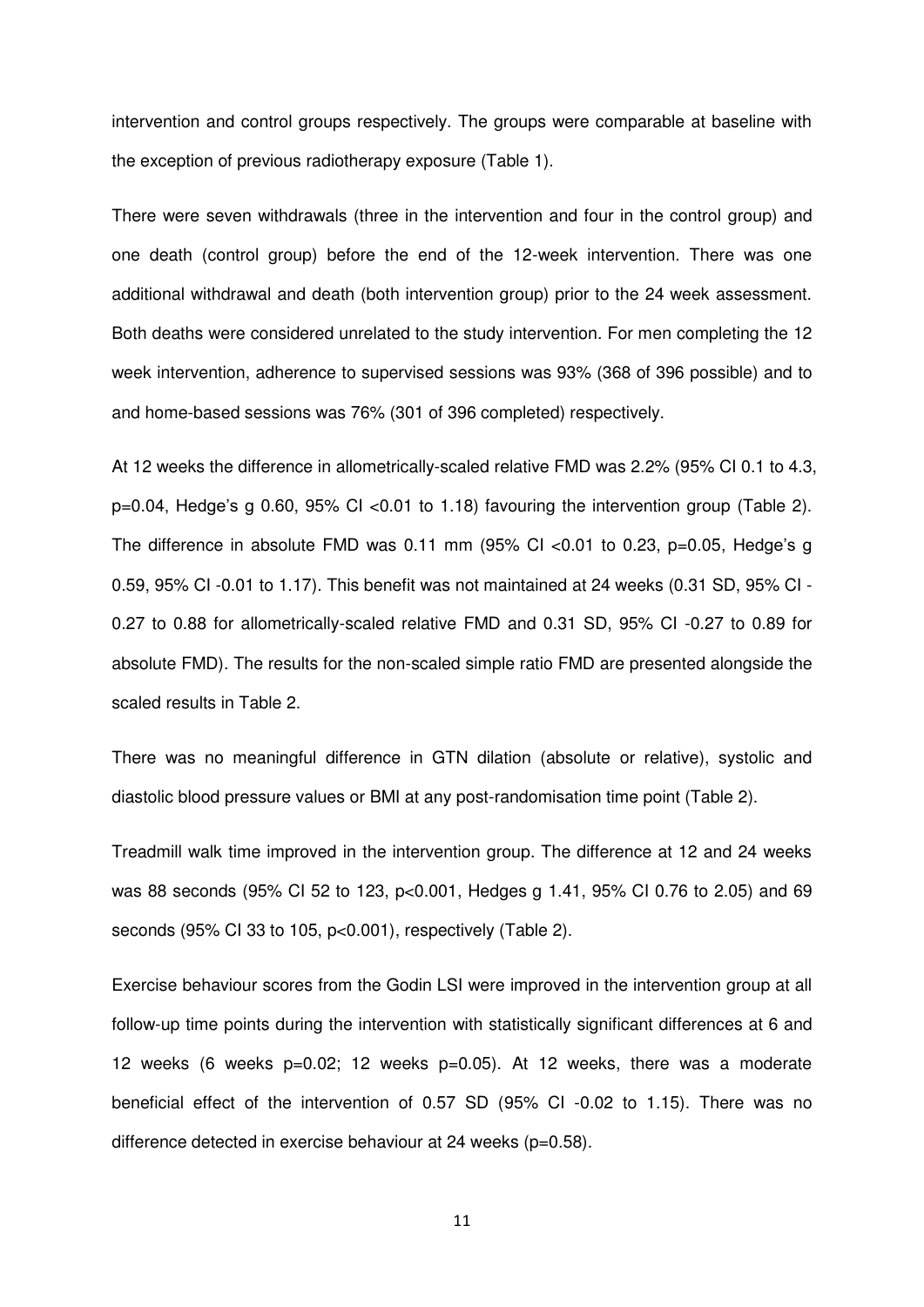There were improvements in  $D_{peak}$  for the FMD test, skeletal muscle mass (Table 3) and SHBG (Table 4) at 12 weeks. No meaningful change occurred in any other physiological measure or in any dietary outcomes.

#### **DISCUSSION**

At the end of the exercise intervention (12 weeks) a beneficial effect of the intervention on endothelial function occurred with an increased relative FMD of 2.2% (effect size of >0.5 SD). These differences between groups were not maintained 12 weeks after withdrawal of the intervention.

There is academic debate around how best to report relative FMD, with much of the earlier work using a simple ratio. Problems with these ratios have been identified [Tanner, 1949] and allometric scaling of ratio data for physiological measurements has been shown to be a more appropriate form of data analysis and presentation [Curran-Everett, 2013, Packard and Boardman, 1999]. Such scaling more accurately accounts for variability in body and other anatomical sizes. Recently Atkinson [2014] confirmed the appropriateness of allometric scaling for changes in arterial diameter in FMD analysis. In the current study, without such scaling, the difference in relative FMD expressed as a simple ratio is almost identical in magnitude (2.3%) to the allometric-scaled value with a similar effect size (table 2).

FMD has been widely associated with changes in cardiovascular health. An inverse relationship between relative FMD and the risk of future cardiovascular events (e.g. myocardial infarction, stroke) exists, with a metaanalysis suggesting reduced cardiovascular risk of 13% (95% CI 8 to 17%) per 1% higher relative FMD in individuals with any preexisting cardiovascular risk factor [Ras *et al*, 2013]. Although these findings have been developed from non-scaled data, reanalysis of the Multi Ethnic Study of Atherosclerosis indicated that allometric-scaled FMD is robust in the association with cardiovascular health outcomes [Atkinson and Batterham, 2013]. Within the current study, 68% of the men had pre-existing evidence of cardiovascular disease (table 1), but a diagnosis of prostate cancer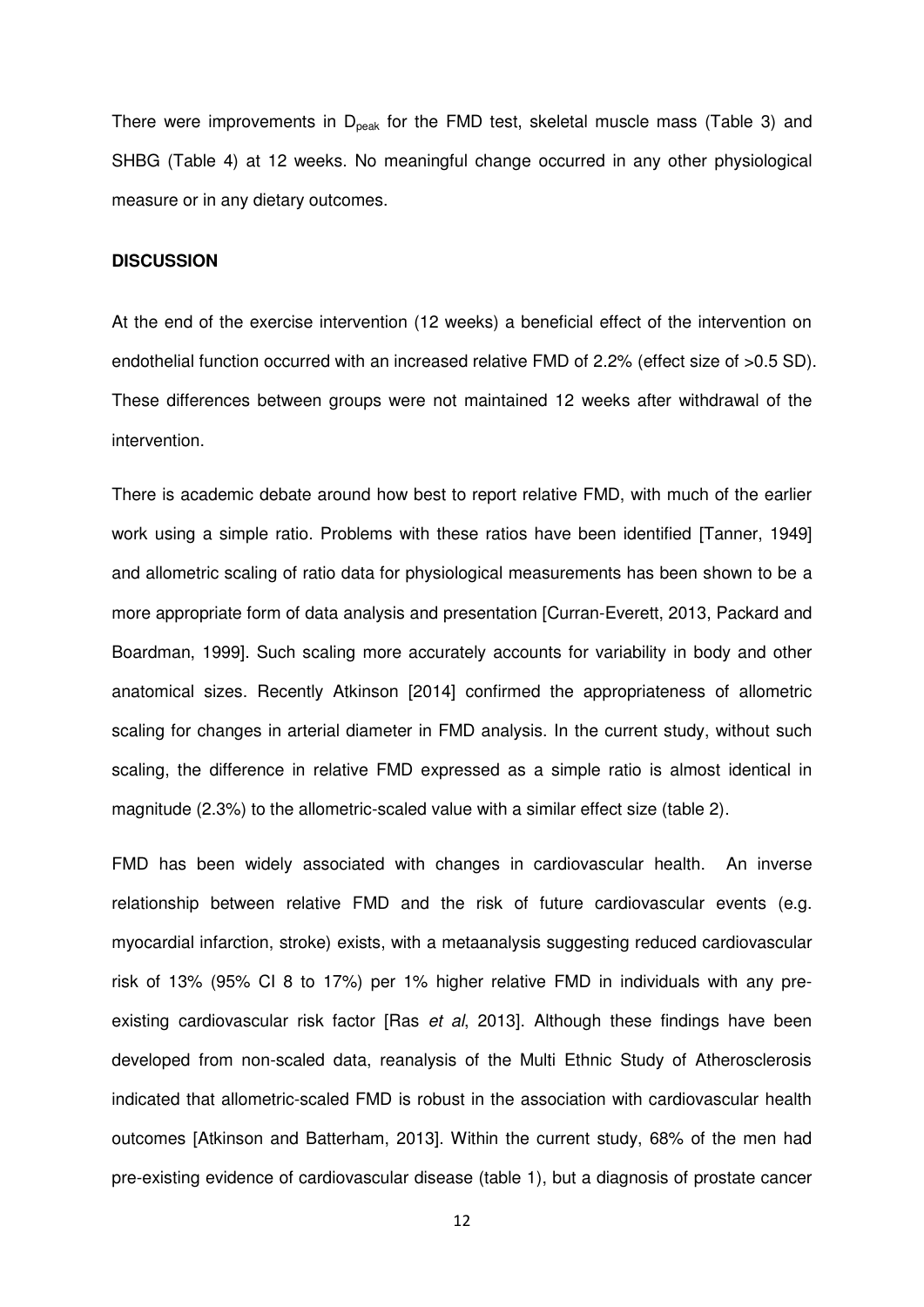in itself appears to be associated with increased cardiovascular risk: a comprehensive registry-based study from Sweden found that men diagnosed with prostate cancer appear to constitute a particularly high-risk group for cardiovascular events over matched-controls without cancer, with treatment by ADT conferring additional risk [Van Hemelrijck *et al*, 2010]. An estimated annual cardiovascular event rate of approximately 14.2% in the Swedish PCBaSe study referred to above was reported in a recent meta-analysis [Bosco *et al*, 2015]. Extrapolating from these data, one can tentatively estimate that, were the changes in FMD seen in this study translated to clinically significant risk reduction, 29% fewer cardiovascular events would be encountered, providing an absolute risk reduction of 4.1%. Otherwise stated, one would have to deliver the intervention to 24 men to prevent a single cardiovascular event per annum. As such, the results of the current study are suggestive of cardiovascular benefit of a 12 week exercise intervention in men on ADT, although further studies are required to correlate changes with cardiovascular outcomes.

Several mechanisms could be responsible for the changes observed in FMD. Previous studies have demonstrated improvements in endothelial function with increased physical activity are only partly mediated by changes in traditional cardiovascular risk factors [Green *et al*, 2003]. A direct effect of periods of increased shear stress on arterial walls during exercise can lead to increased nitric-oxide dependent vascular dilation [Tinken *et al*, 2010]. Such an explanation could account for the observed changes in FMD, despite only small effects on other cardiovascular risk factors. Changes in SHBG at 12 weeks could be indicative of changes in insulin resistance between groups [Wallace *et al*, 2013], which could influence FMD [Suzuki *et al*, 2004]. Although SHBG has been shown to increase after lifestyle interventions including exercise and diet in healthy adult males [Tymchuk *et al*, 1998] consistent with changes in insulin concentrations, the results of the current study could be interpreted as a deterioration in insulin sensitivity in the control group leading to a reduction in SHBG given the association between long-term ADT and increasing risk of developing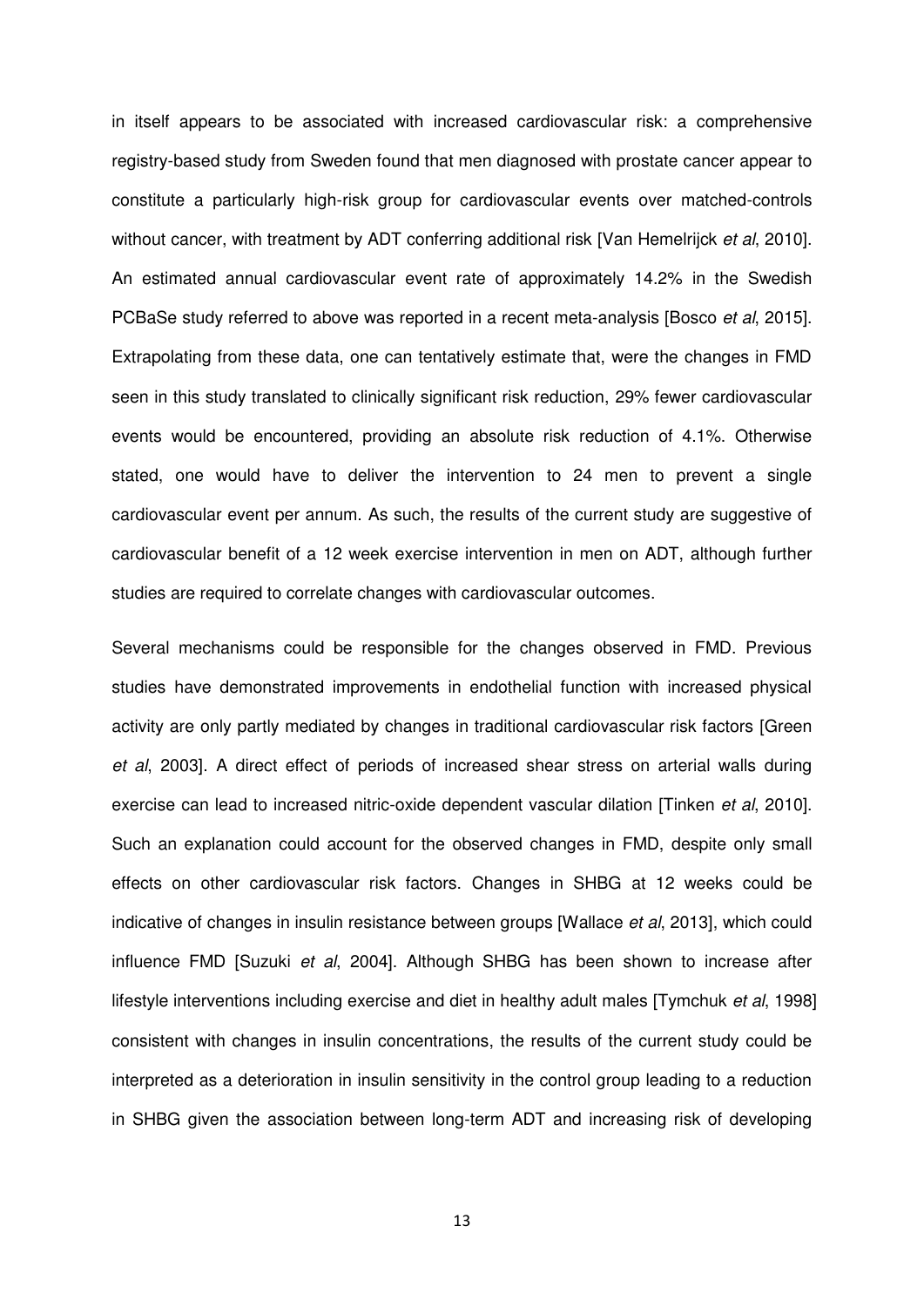type II diabetes [Alibhai *et al*, 2009]. However, given the small sample size of the study, such an interpretation should be made with caution.

Previous evidence of improvements in cardiovascular health with exercise training in men established on ADT is limited. Recent studies have shown improvements in anthropometric and metabolic markers of cardiovascular risk with exercise training [Cormie *et al*, 2015, Nobes *et al*, 2012], however in both studies participants started the intervention at the same time as commencing ADT and so whether such results could be achieved in men on longterm ADT remained unclear. Reductions in systolic and diastolic blood pressure were reported by Culos-Reed *et al*., [2010] in men on long-term ADT who underwent a 16 week programme of home-based exercise, however changes of a similar magnitude were also found in a non-exercising control group, resulting in no difference between groups over time. More positively, Galvao *et al*., [2010] reported decreased concentrations of C-reactive protein after a 12 week supervised exercise intervention, but this finding was not supported by evidence of benefits in any other markers of cardiovascular health. As such, our finding of an improvement in endothelial function provides the most encouraging evidence of cardiovascular benefits following a lifestyle intervention in men on long-term ADT.

Statistically significant changes in skeletal muscle were observed over the duration of the intervention. These findings support evidence that lifestyle interventions can reverse the decrease in lean body mass experienced by men treated with ADT [Galvao *et al*, 2010, Galvão *et al*, 2014]. The largest effect of the intervention was seen in treadmill walk time however. Although improvements from baseline walking distance was seen in the control group this did not match the magnitude of improvements in the intervention group. This evidence demonstrates exercise training can reduce the decline in physical function observed with ADT [Alibhai *et al*, 2010].

Evidence of an increase in exercise behaviour and exercise tolerance in the control group is one limitation of the current study. Although similar changes in exercise behaviour have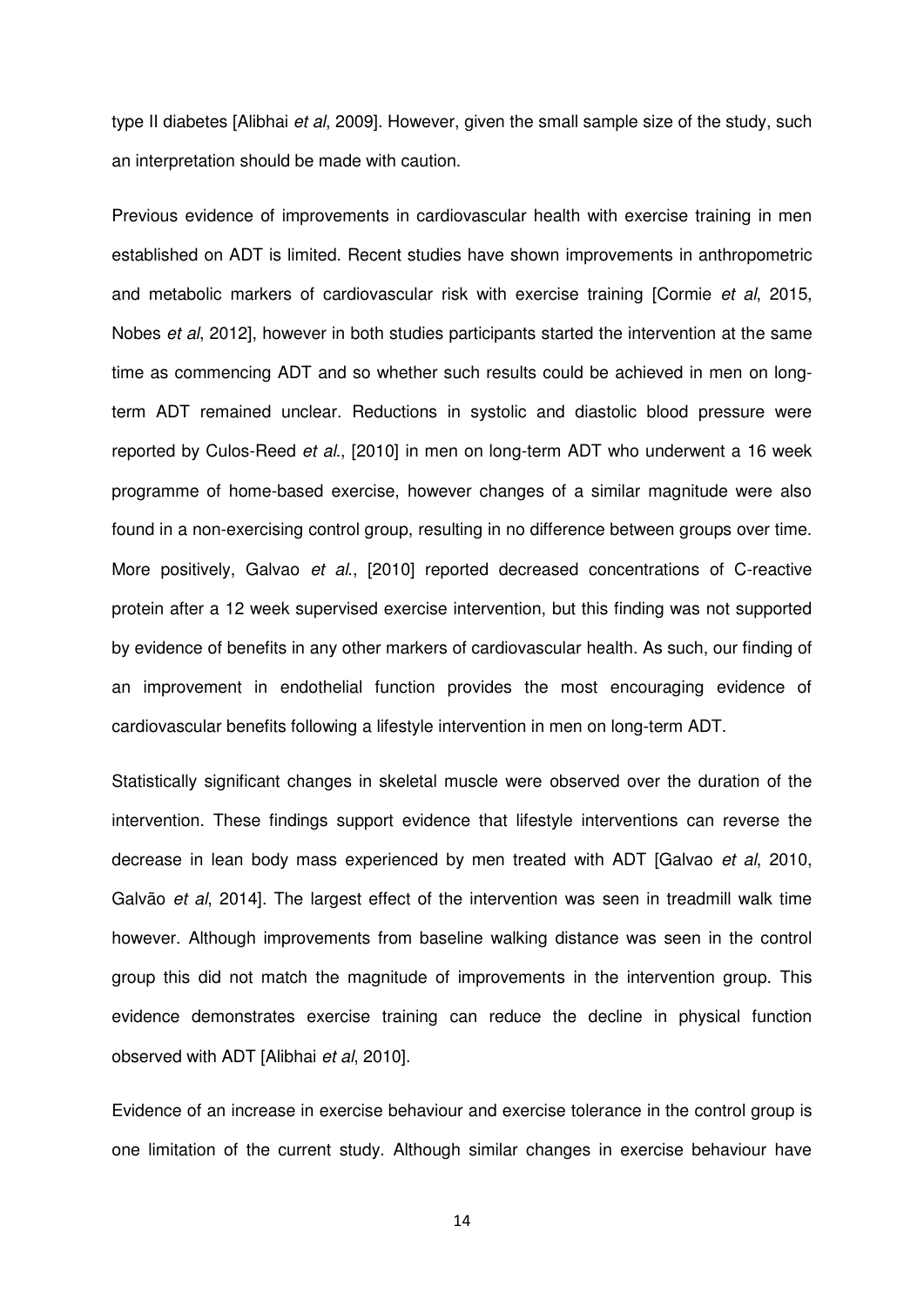previously been reported in cancer patients randomised to a control group of an exercise study [Courneya *et al*, 2004], such findings could have a confounding effect on overall conclusions.

A further limitation of this study is that improvements in a number of outcome measures seen at end-point assessments in the intervention group were lost following withdrawal of supervision. Conducting follow-up assessments after a lifestyle intervention has previously been undertaken by one study which reported a similar pattern of changes [Bourke *et al*, 2011]. Designing effective lifestyle interventions for this population that can maintain benefits after removal of supervision is clearly an area in which further investigations are warranted.

Finally, the controlled recruitment of men into this study could limit generalisability of the findings. As part of the first study to report an exercise-based intervention in men with metastatic prostate cancer [Bourke *et al*, 2014, Bourke *et al*, 2011], the necessity to maintain rigour and ensure patient safety resulted in the exclusion of 67% of men identified as being treated with ADT. Comparison of this exclusion rate against other studies is difficult due to variations in the detail of recruitment statistics reported, however the study establishes the principle that such lifestyle interventions are feasible in this population, an important consideration for future studies.

In conclusion, our findings demonstrate evidence of improvements in endothelial function after a lifestyle intervention including supervised exercise training and dietary advice in men on long-term ADT for prostate cancer which were not maintained following withdrawal of the intervention. Larger studies are required to investigate any impact on clinically relevant cardiovascular outcomes, as well as the value of a longer supervised intervention.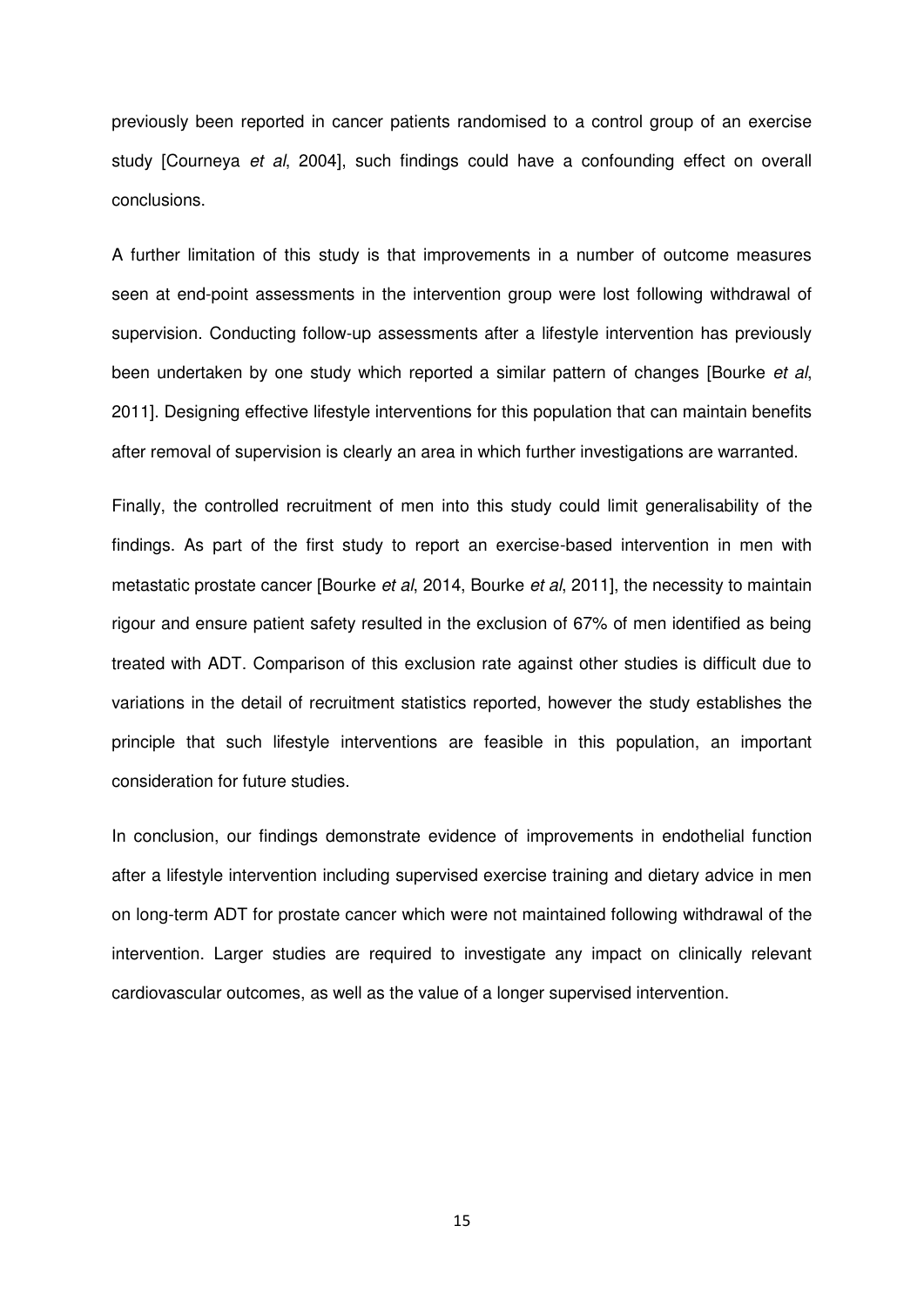## **ACKNOWLEDGEMENTS**

The authors would like to thank the volunteers for participating in the study and the technical staff at Sheffield Hallam University for their assistance in conducting assessments.

## **FUNDING**.

This study was funded in full by Sheffield Hallam University

## **CONFLICTS OF INTEREST**

There are no conflicts of interest to declare.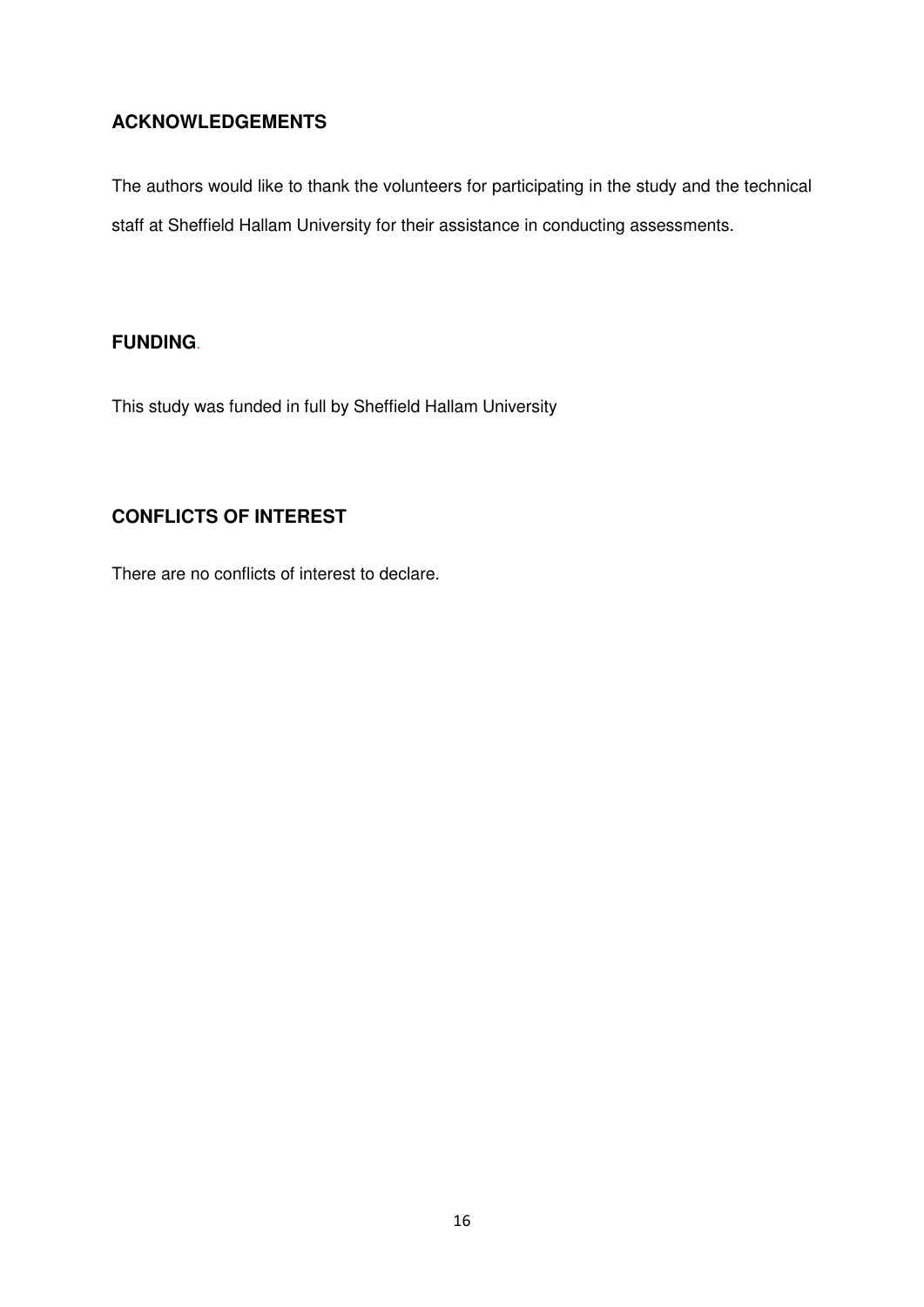#### **REFERENCES**

Alibhai SM, Breunis H, Timilshina N, Johnston C, Tomlinson G, Tannock I, Krahn M, Fleshner NE, Warde P, Canning SD, Klotz L, Naglie G (2010) Impact of androgendeprivation therapy on physical function and quality of life in men with nonmetastatic prostate cancer. *J Clin Oncol* **28**: 5038-5045, doi:10.1200/JCO.2010.29.8091

Alibhai SM, Duong-Hua M, Sutradhar R, Fleshner NE, Warde P, Cheung AM, Paszat LF (2009) Impact of androgen deprivation therapy on cardiovascular disease and diabetes. *J Clin Oncol* **27**: 3452-3458, doi:10.1200/JCO.2008.20.0923

Atkinson G (2014) Shear rate normalization is not essential for removing the dependency of flow-mediated dilation on baseline artery diameter: past research revisited. *Physiol Meas* **35**: 1825-1835, doi:10.1088/0967-3334/35/9/1825.

Atkinson G and Batterham AM (2013) The percentage flow-mediated dilation index: a largesample investigation of its appropriateness, potential for bias and causal nexus in vascular medicine. *Vasc Med* **18**: 354-365, doi:10.1177/1358863X13508446

Atkinson G, Batterham AM, Thijssen DH, Green DJ (2013) A new approach to improve the specificity of flow-mediated dilation for indicating endothelial function in cardiovascular research. *J Hypertens* **31**: 287-291, doi:10.1097/HJH.0b013e32835b8164

Black MA, Cable NT, Thijssen DH, Green DJ (2008) Importance of measuring the time course of flow-mediated dilatation in humans. *Hypertension* **51**: 203-210, doi:HYPERTENSIONAHA.107.101014

Borg GA (1982) Psychophysical bases of perceived exertion. *Med Sci Sports Exerc* **14**: 377- 381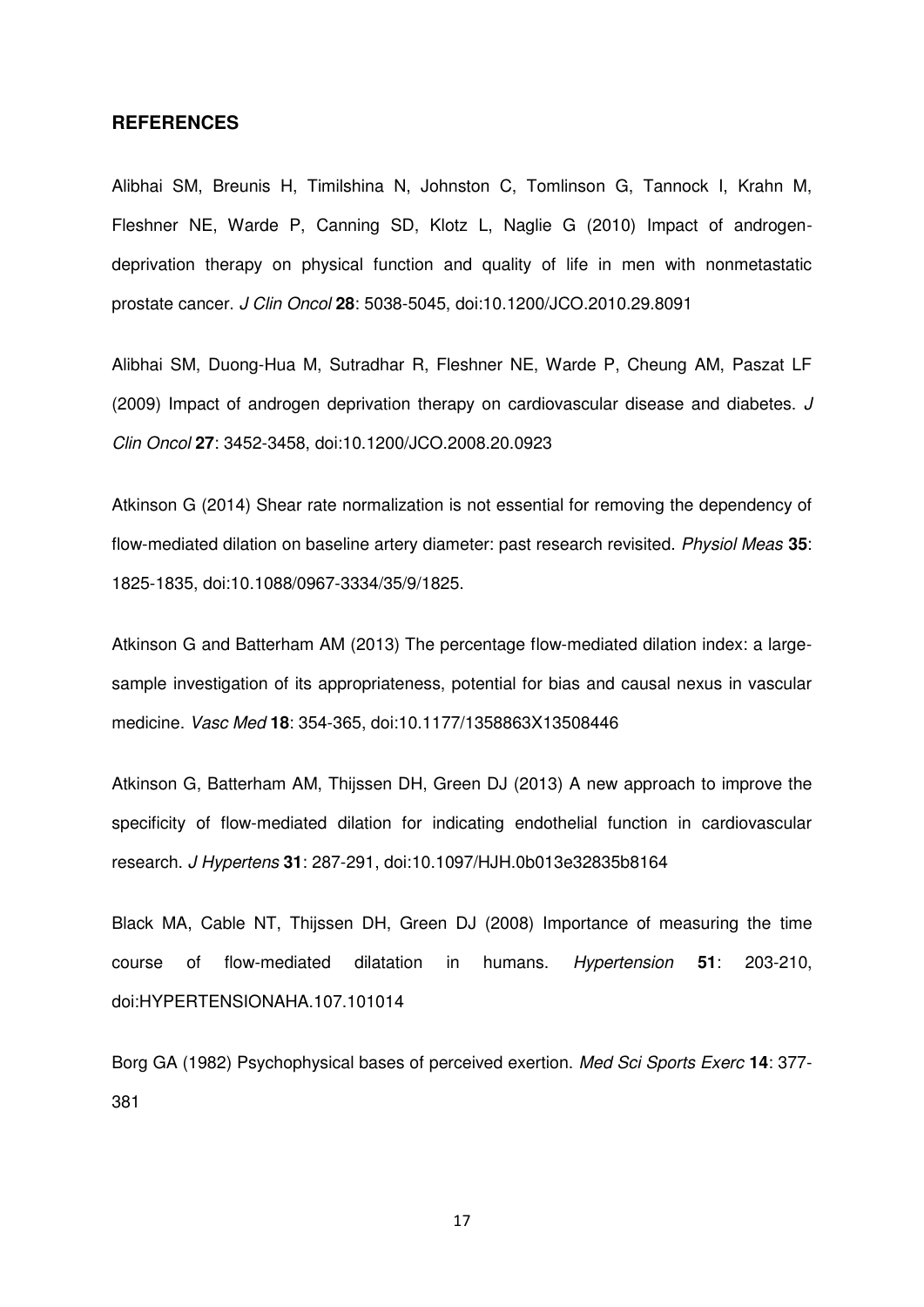Bosco C, Bosnyak Z, Malmberg A, Adolfsson J, Keating NL, Van Hemelrijck M (2015) Quantifying Observational Evidence for Risk of Fatal and Nonfatal Cardiovascular Disease Following Androgen Deprivation Therapy for Prostate Cancer: A Meta-analysis. *Eur Urol* **68**: 386-396, doi:10.1016/j.eururo.2014.11.039

Bourke L, Gilbert S, Hooper R, Steed LA, Joshi M, Catto JW, Saxton JM, Rosario DJ (2014) Lifestyle changes for improving disease-specific quality of life in sedentary men on long-term androgen-deprivation therapy for advanced prostate cancer: a randomised controlled trial. *Eur Urol* **65**: 865-872, doi:10.1016/j.eururo.2013.09.040

Bourke L, Doll H, Crank H, Daley A, Rosario D, Saxton JM (2011) Lifestyle intervention in men with advanced prostate cancer receiving androgen suppression therapy: a feasibility study. *Cancer Epidemiol Biomarkers Prev* **20**: 647-657, doi:10.1158/1055-9965.EPI-10-1143

Brown H and Prescott R (2006) Applied mixed models in medicine. John Wiley & Sons

Celermajer DS (1997) Endothelial dysfunction: does it matter? Is it reversible? *J Am Coll Cardiol* **30**: 325-333, doi:10.1016/S0735-1097(97)00189-7

Cormie P, Galvão D, Spry N, Joseph D, Chee R, Taaffe D, Chambers SK, Newton R (2015) Can supervised exercise prevent treatment toxicity in prostate cancer patients initiating androgen deprivation therapy: a randomised controlled trial. *BJU Int* **115**: 256-266, doi:10.1111/bju.12646

Corretti MC, Anderson TJ, Benjamin EJ, Celermajer D, Charbonneau F, Creager MA, Deanfield J, Drexler H, Gerhard-Herman M, Herrington D (2002) Guidelines for the ultrasound assessment of endothelial-dependent flow-mediated vasodilation of the brachial artery: a report of the International Brachial Artery Reactivity Task Force. *J Am Coll Cardiol* **39**: 257-265, doi:10.1016/S0735-1097(01)01746-6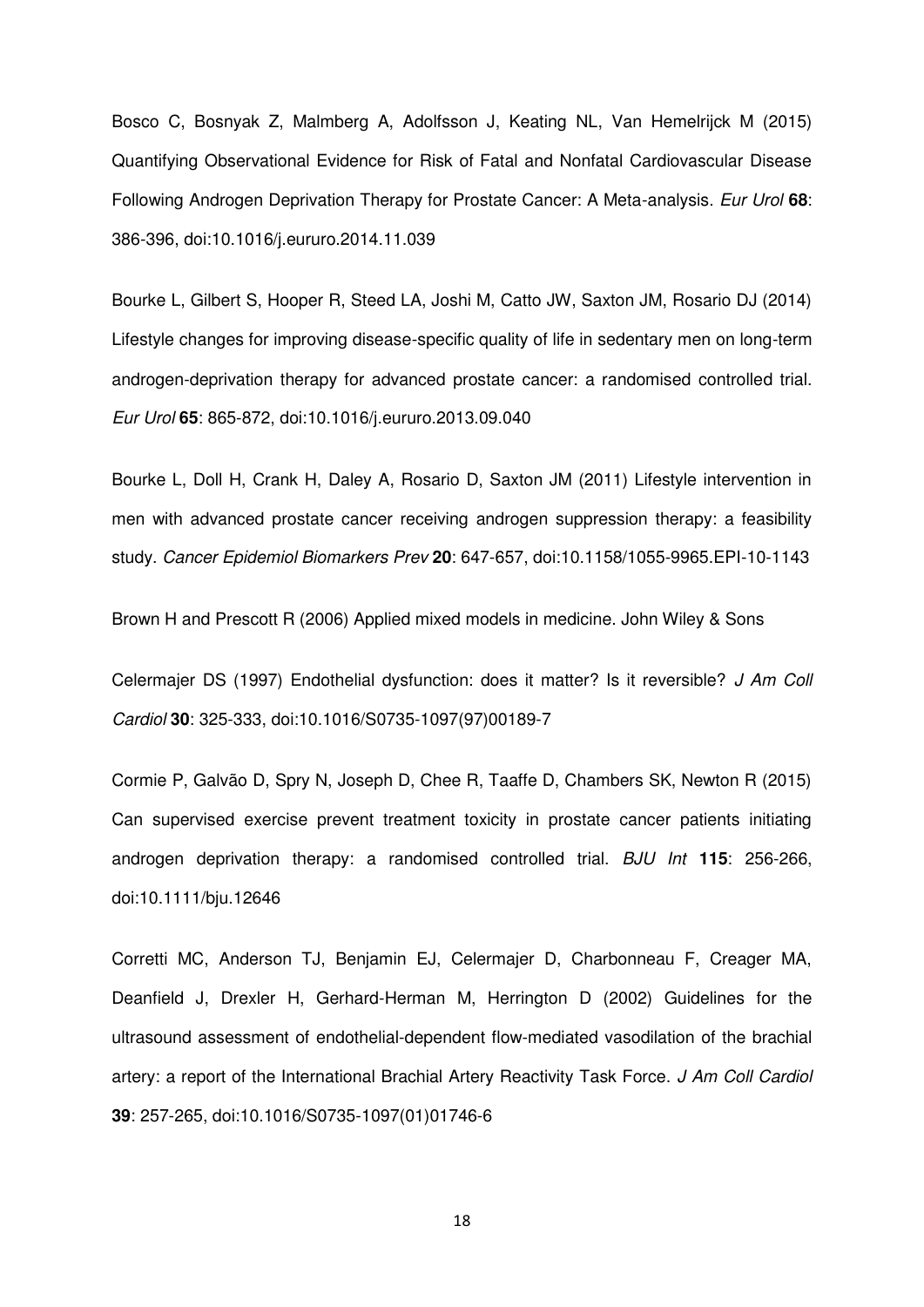Courneya KS, Friedenreich CM, Quinney HA, Fields AL, Jones LW, Fairey AS (2004) Predictors of adherence and contamination in a randomized trial of exercise in colorectal cancer survivors. *Psycho Oncology* **13**: 857-866, doi:10.1002/pon.802

Culos-Reed SN, Robinson JW, Lau H, Stephenson L, Keats M, Norris S, Kline G, Faris P (2010) Physical activity for men receiving androgen deprivation therapy for prostate cancer: benefits from a 16-week intervention. *Support Care* Cancer **18**: 591-599, doi:10.1007/s00520-009-0694-3

Curran-Everett D (2013) Explorations in statistics: the analysis of ratios and normalized data. *Adv Physiol Educ* **37**: 213-219, doi:10.1152/advan.00053.2013

Deanfield JE, Halcox JP, Rabelink TJ (2007) Endothelial function and dysfunction: testing and clinical relevance. *Circulation* **115**: 1285-1295, doi:115/10/1285

Edwards DG, Schofield RS, Lennon SL, Pierce GL, Nichols WW, Braith RW (2004) Effect of exercise training on endothelial function in men with coronary artery disease. *Am J Cardiol* **93**: 617-620, doi:10.1016/j.amjcard.2003.11.032

Galvao DA, Taaffe DR, Spry N, Joseph D, Newton RU (2010) Combined resistance and aerobic exercise program reverses muscle loss in men undergoing androgen suppression therapy for prostate cancer without bone metastases: a randomized controlled trial. *J Clin Oncol* **28**: 340-347, doi:10.1200/JCO.2009.23.2488

Galvão DA, Spry N, Denham J, Taaffe DR, Cormie P, Joseph D, Lamb DS, Chambers SK, Newton RU (2014) A Multicentre Year-long Randomised Controlled Trial of Exercise Training Targeting Physical Functioning in Men with Prostate Cancer Previously Treated with Androgen Suppression and Radiation from TROG 03.04 RADAR. *Eur Urol* **65**: 856-864, doi:10.1016/j.eururo.2013.09.041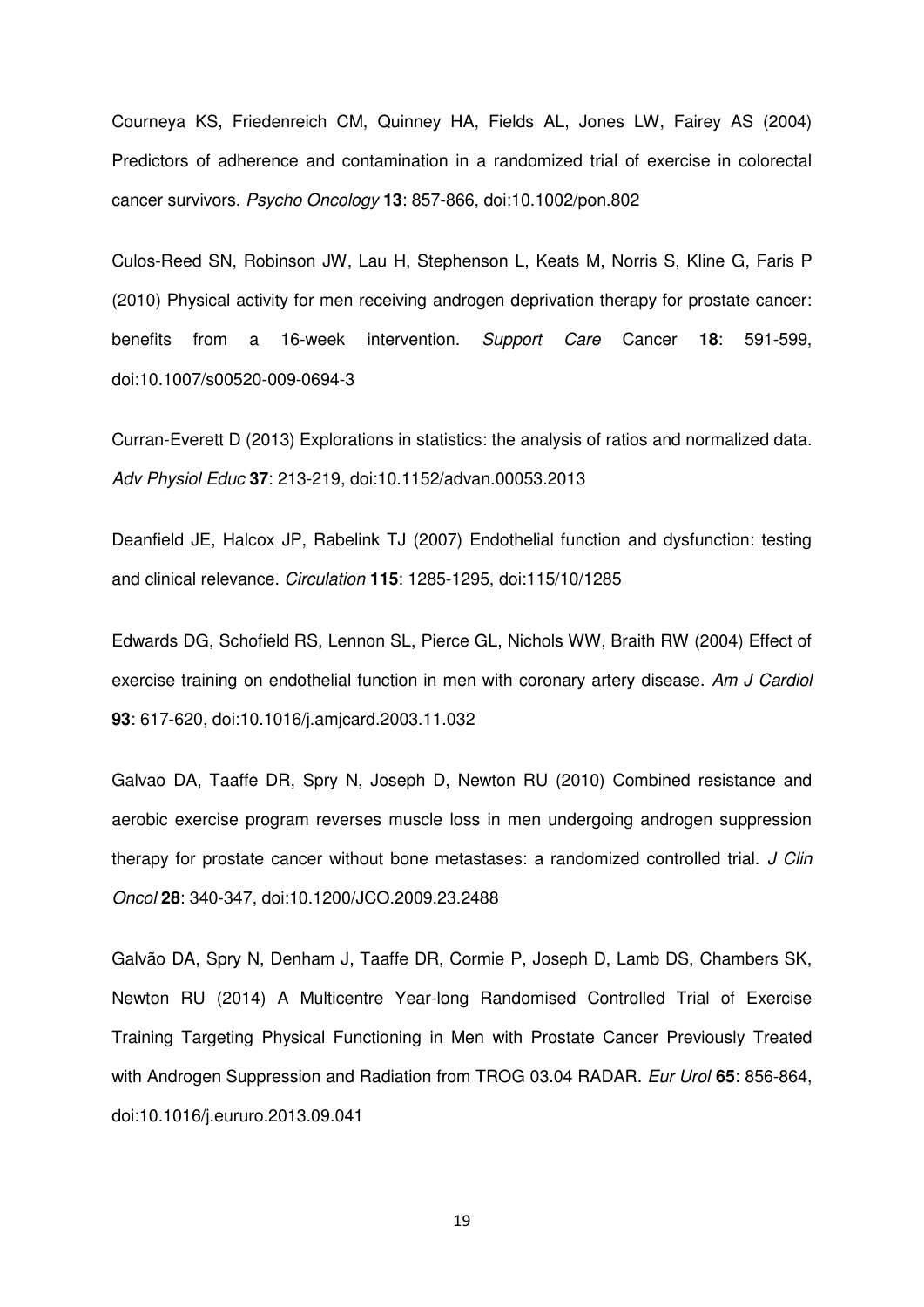Gilbert SE, Tew GA, Bourke L, Winter EM, Rosario DJ (2013) Assessment of endothelial dysfunction by flow-mediated dilatation in men on long-term androgen deprivation therapy for prostate cancer. *Exp Physiol* **98**: 1401-1410, doi:10.1113/expphysiol.2013.073353

Godin G and Shephard RJ (1985) A simple method to assess exercise behavior in the community. *Can J Appl Sport Sci* **10**: 141-146

Gokce N, Vita JA, Bader DS, Sherman DL, Hunter LM, Holbrook M, O'Malley C, Keaney Jr JF, Balady GJ (2002) Effect of exercise on upper and lower extremity endothelial function in patients with coronary artery disease. *Am J Cardiol* **90**: 124-127, doi:10.1016/S0002- 9149(02)02433-5

Green DJ, Jones H, Thijssen D, Cable NT, Atkinson G (2011) Flow-mediated dilation and cardiovascular event prediction: does nitric oxide matter? *Hypertension* **57**: 363-369, doi:10.1161/HYPERTENSIONAHA.110.167015

Green DJ, Walsh JH, Maiorana A, Best MJ, Taylor RR, O'Driscoll JG (2003) Exerciseinduced improvement in endothelial dysfunction is not mediated by changes in CV risk factors: pooled analysis of diverse patient populations. *Am J Physiol Heart Circ Physiol* **285**: H2679-87, doi:10.1152/ajpheart.00519.2003

Harville DA (1977) Maximum likelihood approaches to variance component estimation and to related problems. *J Am Stat Assoc* **72**: 320-338, doi:10.1080/01621459.1977.10480998

Kaminsky LA and Whaley MH (1998) Evaluation of a new standardized ramp protocol: the BSU/Bruce Ramp protocol. *J Cardiopulm Rehabil Prev* **18**: 438-444, doi:10.1097/00008483- 199811000-00006

Nguyen PL, Alibhai SM, Basaria S, D'Amico AV, Kantoff PW, Keating NL, Penson DF, Rosario DJ, Tombal B, Smith MR (2015) Adverse effects of androgen deprivation therapy and strategies to mitigate them. *Eur Urol* **67**: 825-836, doi:10.1016/j.eururo.2014.07.010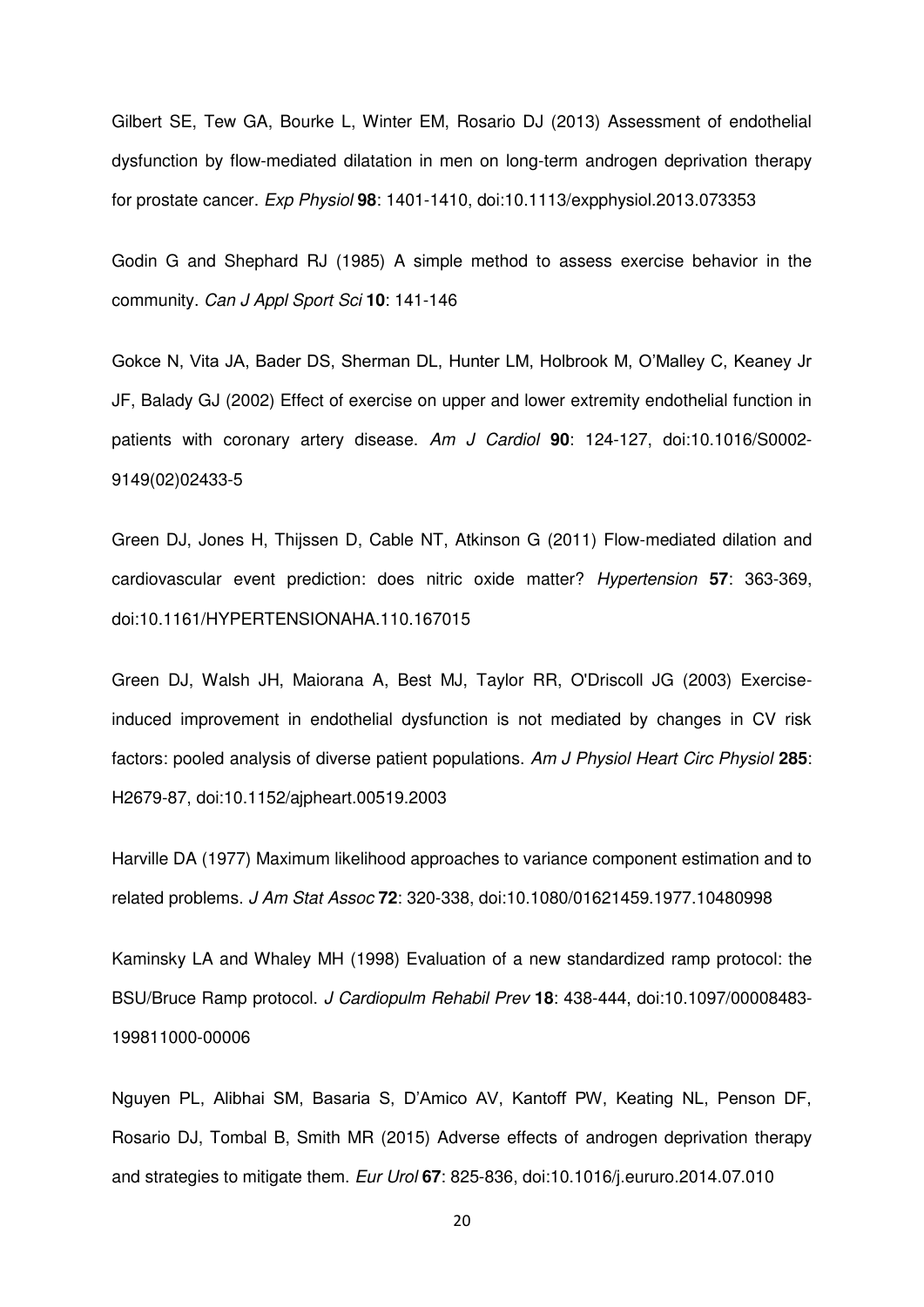Nobes JP, Langley SE, Klopper T, Russell‐Jones D, Laing RW (2012) A prospective, randomized pilot study evaluating the effects of metformin and lifestyle intervention on patients with prostate cancer receiving androgen deprivation therapy. *BJU Int* **109**: 1495- 1502, doi:10.1111/j.1464-410X.2011.10555.x

Packard GC and Boardman TJ (1999) The use of percentages and size-specific indices to normalize physiological data for variation in body size: wasted time, wasted effort? *Comp Biochem Physiol A Mol Integr Physiol* **122**: 37-44, doi:10.1016/S1095-6433(98)10170-8

Parker BA, Trehearn TL, Meendering JR (2009) Pick your Poiseuille: normalizing the shear stimulus in studies of flow-mediated dilation. *J Appl Physiol* **107**: 1357-1359, doi:10.1152/japplphysiol.91302.2009

Ras RT, Streppel MT, Draijer R, Zock PL (2013) Flow-mediated dilation and cardiovascular risk prediction: a systematic review with meta-analysis. *Int J Cardiol* **168**: 344-351, doi:10.1016/j.ijcard.2012.09.047

Rippe JM and Angelopoulos TJ (2014) Lifestyle strategies for cardiovascular risk reduction. *Curr Atheroscler Rep* **16**: 1-7, doi:10.1007/s11883-014-0444-y

Schubert M, Joniau S, Gontero P, Kneitz S, Scholz C, Kneitz B, Briganti A, Karnes RJ, Tombal B, Walz J (2012) The role of adjuvant hormonal treatment after surgery for localized high-risk prostate cancer: results of a matched multiinstitutional analysis. *Adv Urol* **2012**, doi:10.1155/2012/612707

Suzuki M, Takamisawa I, Suzuki K, Hiuge A, Horio T, Yoshimasa Y, Harano Y (2004) Close association of endothelial dysfunction with insulin resistance and carotid wall thickening in hypertension. *Am J Hypertens* **17**: 228-232, doi:10.1016/j.amjhyper.2003.11.013

Tanner JM (1949) Fallacy of per-weight and per-surface area standards, and their relation to spurious correlation. *J Appl Physiol* **2**: 1-15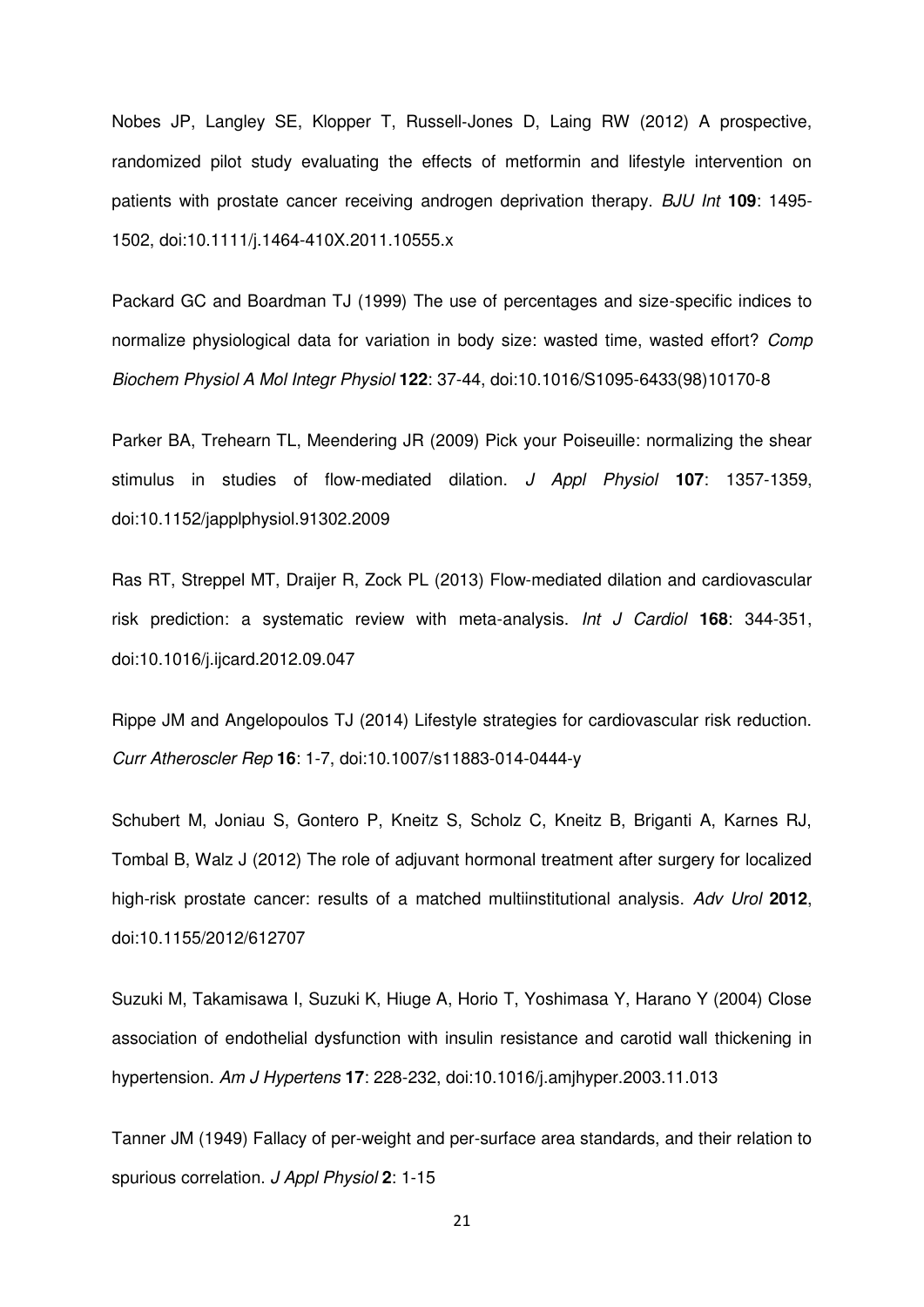Tinken TM, Thijssen DH, Hopkins N, Dawson EA, Cable NT, Green DJ (2010) Shear stress mediates endothelial adaptations to exercise training in humans. *Hypertension* **55**: 312-318, doi:10.1161/HYPERTENSIONAHA.109.146282

Tymchuk CN, Tessler SB, Aronson WJ, Barnard RJ (1998) Effects of diet and exercise on insulin, sex hormone‐binding globulin, and prostate‐specific antigen. *Nutr Cancer* **31**: 127- 131, doi:10.1080/01635589809514691

Van Hemelrijck M, Garmo H, Holmberg L, Ingelsson E, Bratt O, Bill-Axelson A, Lambe M, Stattin P, Adolfsson J (2010) Absolute and relative risk of cardiovascular disease in men with prostate cancer: results from the Population-Based PCBaSe Sweden. *J Clin Oncol* **28**: 3448- 3456, doi:10.1200/JCO.2010.29.1567

Wallace IR, McKinley MC, Bell PM, Hunter SJ (2013) Sex hormone binding globulin and insulin resistance. *Clin Endocrinol (Oxf)* **78**: 321-329, doi:10.1111/cen.12086.

Zhao J, Zhu S, Sun L, Meng F, Zhao L, Zhao Y, Tian H, Li P, Niu Y (2014) Androgen Deprivation Therapy for Prostate Cancer Is Associated with Cardiovascular Morbidity and Mortality: A Meta-Analysis of Population-Based Observational Studies. *PLoS One* **9**: e107516, doi:10.1371/journal.pone.0107516.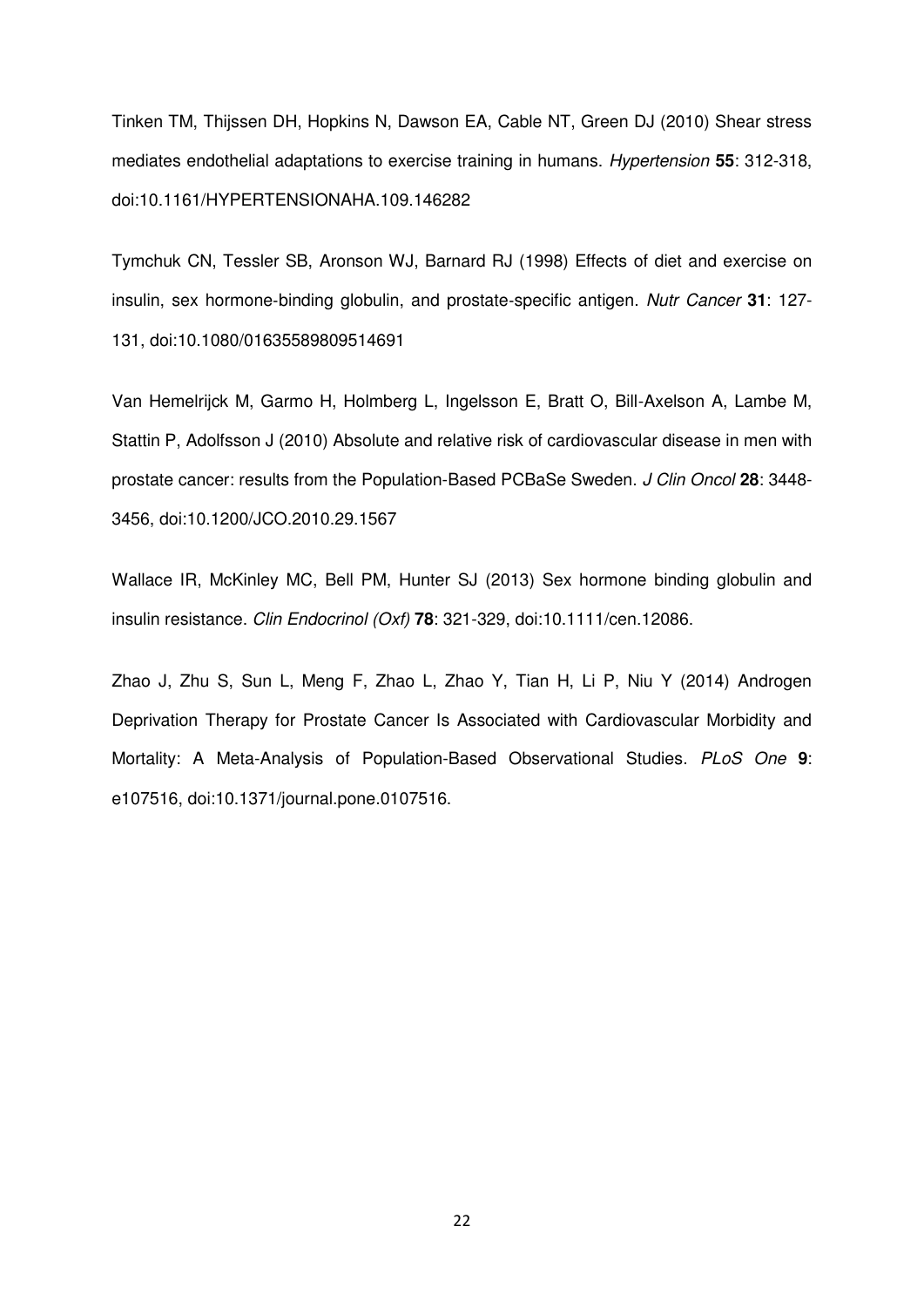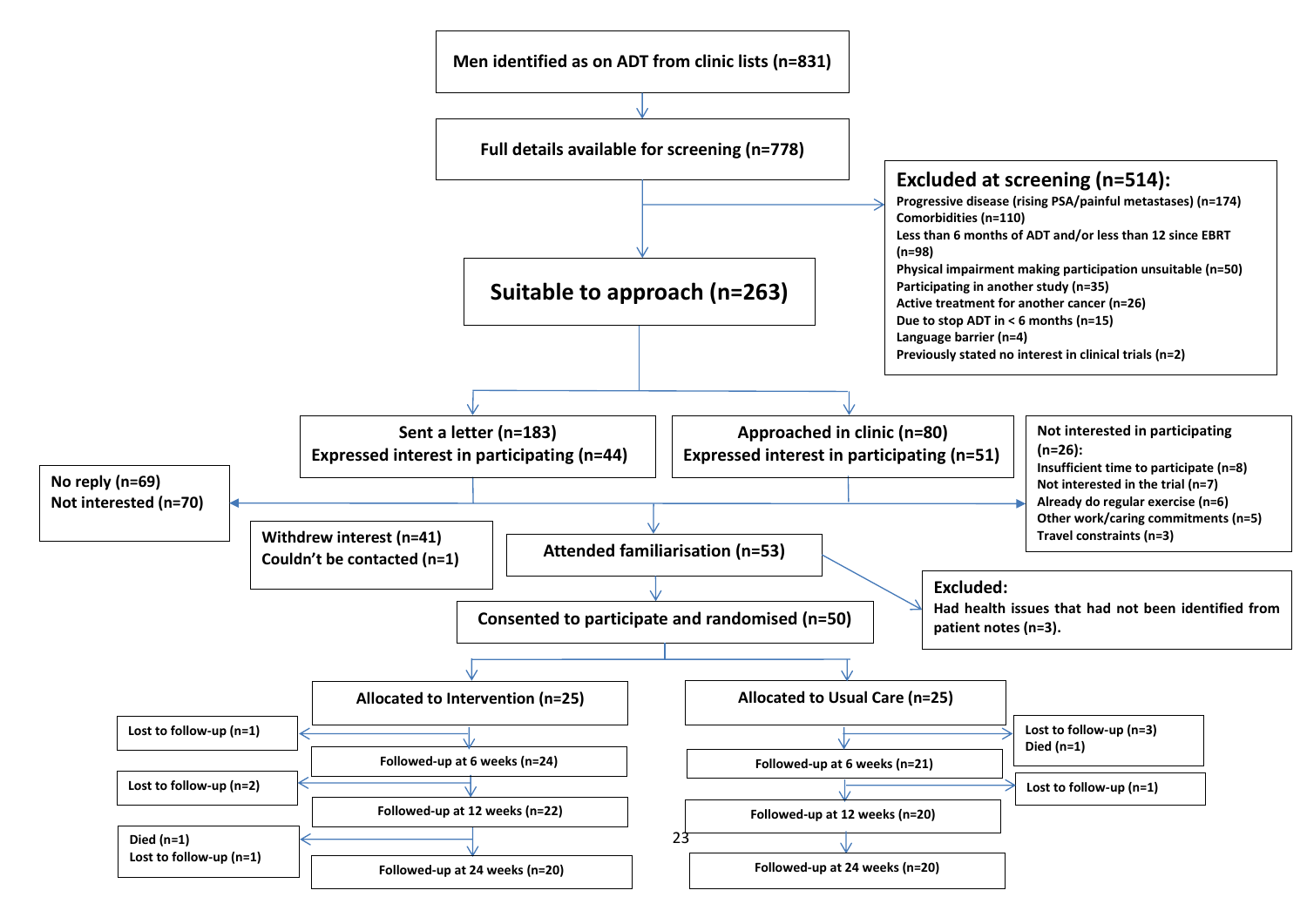Table 1. Baseline characteristics of the participants by treatment group

|                                                   | <b>Intervention</b> | <b>Control</b>      | <b>Total</b>          |
|---------------------------------------------------|---------------------|---------------------|-----------------------|
| <b>Characteristic</b>                             | $(n=25)$            | (n=25)              | $(n=50)$              |
| Age, years                                        | $N=25$              | $N=25$              | $N = 50$              |
| Mean (SD)                                         | 70.1 (5.3)          | 70.4 (9.2)          | 70.2(7.4)             |
| (Min, max)                                        | (57, 80)            | (53, 84)            | (53, 84)              |
| Ethnicity, n (%)                                  | $N=25$              | $N=25$              | $N=50$                |
| White                                             | 25 (100)            | 22 (88)             | 47 (94)               |
| Asian                                             | 0(0)                | 2(8)                | 2(4)                  |
| <b>Black</b>                                      | 0(0)                | 1(4)                | 1(2)                  |
| In employment, $n$ <sup>(%)</sup>                 | $N=25$<br>4(16)     | $N=25$<br>5(20)     | $N=50$<br>9(18)       |
| Smoking status, n(%)                              | $N=25$              | $N=25$              | $N = 50$              |
| <b>Current smoker</b>                             | 1 $(4)$             | 0(0)                | 1(2)                  |
| Previous smoker                                   | 12(48)              | 11(44)              | 23 (46)               |
| Treatment details, n(%)                           | $N=25$              | $N=25$              | $N=50$                |
| LHRH <sup>*</sup> agonist alone                   | 25 (100)            | 23 (92)             | 48 (96)               |
| MAB*                                              | 0(0)                | 2(8)                | 2(4)                  |
| Time on ADT*, months                              | $N=25$              | $N=25$              | $N=50$                |
| Median (IQR)                                      | 19 (12, 36)         | 18 (9, 25)          | 19 (9, 36)            |
| (Min, max)                                        | (6, 138)            | (6, 92)             | (6, 138)              |
| Previous EBRT*, n(%)                              | $N=25$              | $N=25$              | $N = 50$              |
|                                                   | 13 (52)             | 7 (28)              | 20(40)                |
| Time since EBRT, months                           | $N=12$              | $N=7$               | $N=19$                |
| Median (IQR)                                      | 17 (12, 28)         | 20 (14, 58)         | 18 (12, 33)           |
| (Min, max)<br><b>Previous radical</b>             | (12, 95)            | (12, 130)<br>$N=25$ | (12, 130)<br>$N = 50$ |
|                                                   | $N=25$              | 3(12)               |                       |
| prostatectomy, n(%)<br><b>Medical history and</b> | 1 $(4)$             |                     | 4(8)                  |
| comorbidities, n(%)                               | $N=25$              | $N=25$              | $N=50$                |
| Previous MI*                                      | 2(8)                | 2(8)                | 4(8)                  |
| Previous stroke                                   | 0(0)                | 2(8)                | 3(6)                  |
| Angina                                            | 3(12)               | 2(8)                | 5(10)                 |
| <b>Diabetes</b>                                   | 3(12)               | 4(16)               | 7(14)                 |
| Hypertension                                      | 16 (64)             | 11 (44)             | 27 (54)               |
| Hypertension diagnosed since                      |                     |                     |                       |
| ADT commencement                                  | 3(12)               | 2(8)                | 5(10)                 |
| Medication, $n$ (%)                               | $N=25$              | $N=25$              | $N=50$                |
| Statin therapy                                    | 14 (56)             | 13 (52)             | 27(54)                |
| <b>Beta blockers</b>                              | 8(32)               | 6(24)               | 14 (28)               |
| Calcium channel blockers                          | 12 (48)             | 4(16)               | 16 (32)               |
| <b>ACE</b> inhibitors                             | 9(36)               | 8(32)               | 17 (34)               |
| <b>Diuretics</b>                                  | 4(16)               | 6(24)               | 10(20)                |
| Angiotensin-II inhibitors                         | 3(12)               | 3(12)               | 6(12)                 |
| Prostaglandin analogues                           | 7(28)               | 6(24)               | 13(26)                |
| Anti-coagulant therapy                            | 2(8)                | 1 $(4)$             | 3(6)                  |
| Anti-diabetic medication                          | 3(12)               | 3(12)               | 6(12)                 |

\*LHRH = Luteinizing hormone-releasing hormone; MAB= Maximum androgen blockade; ADT = Androgen deprivation therapy;  $EBRT = External beam$  radiotherapy;  $MI = Myocardial$  Infarction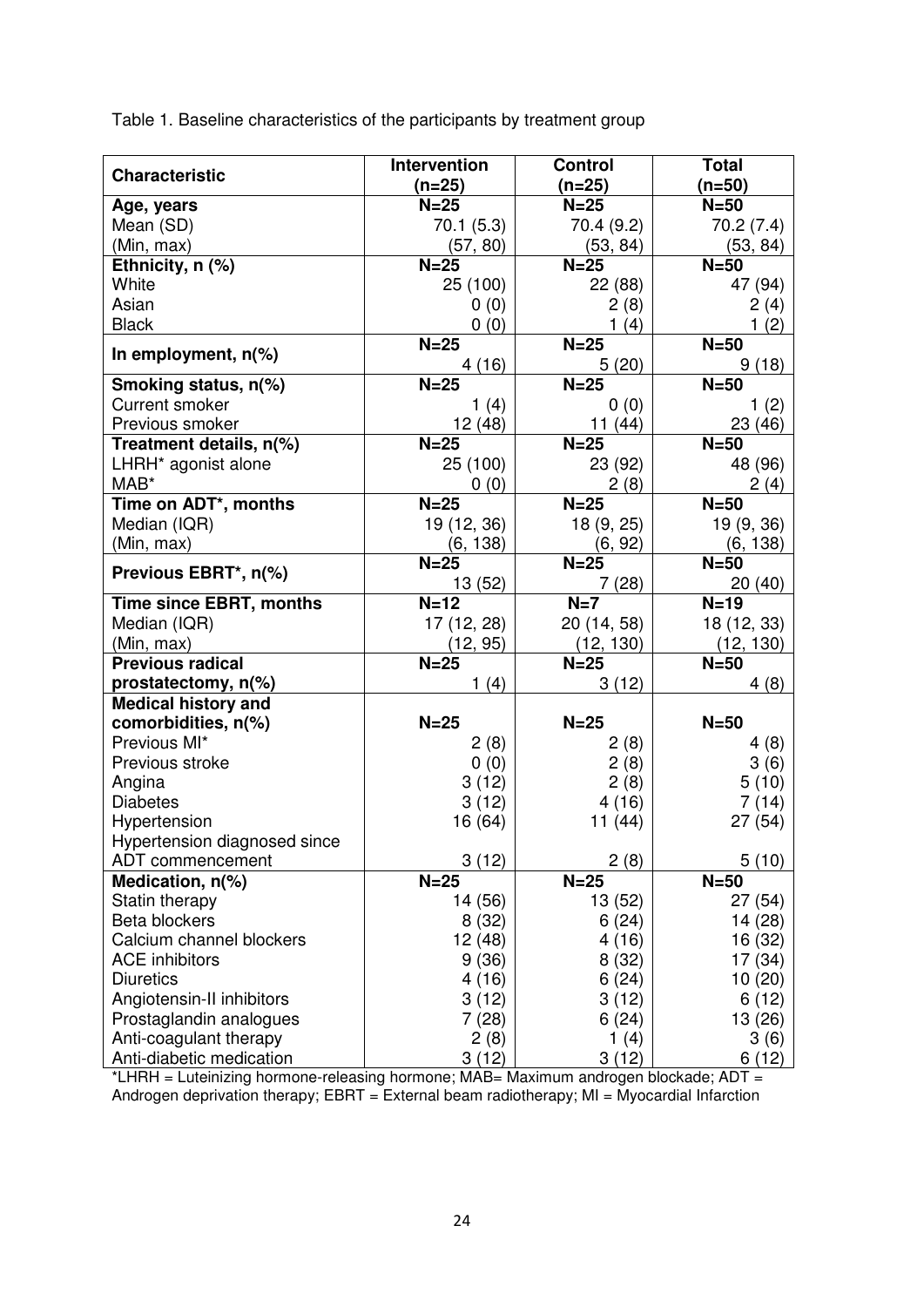Table 2. Summary of outcome measures by treatment group

| <b>Outcome</b>         |                            | Intervention<br>$(n=25)$<br>Raw mean (SD) | <b>Control</b><br>$(n=25)$<br>Raw mean (SD) | <b>Adjusted mean</b><br>difference at 12 weeks<br>(95% CI)<br>p-value<br><b>Effect size in SD</b> |
|------------------------|----------------------------|-------------------------------------------|---------------------------------------------|---------------------------------------------------------------------------------------------------|
|                        |                            |                                           |                                             | (95% CI)                                                                                          |
| <b>Allometrically</b>  | <b>Baseline</b>            | 4.5(3.4)                                  | 4.6(3.4)                                    | 2.2(0.1, 4.3)                                                                                     |
| scaled relative        | Week 6                     | 6.9(3.4)                                  | 4.4(3.4)                                    | $p=0.04$                                                                                          |
| FMD $(\%)^*$           | Week 12                    | 7.6(3.4)                                  | 5.3(3.4)                                    | 0.60(0.005, 1.18)                                                                                 |
|                        | Week 24<br><b>Baseline</b> | 7.5(3.4)                                  | 6.3(3.4)                                    |                                                                                                   |
| Non-scaled             | Week 6                     | 4.6(4.2)                                  | 4.7(4.2)                                    | 2.3(0.1, 4.5)                                                                                     |
| relative FMD (%)*      | Week 12                    | 7.0(3.9)                                  | 4.5(3.8)                                    | $p=0.04$                                                                                          |
|                        | Week 24                    | 7.7(4.1)<br>7.5(4.0)                      | 5.3(4.0)<br>6.3(4.0)                        | 0.60(0.01, 1.19)                                                                                  |
|                        | <b>Baseline</b>            | 0.23(0.18)                                | 0.22(0.11)                                  |                                                                                                   |
| <b>Absolute FMD</b>    | Week 6                     | 0.35(0.22)                                | 0.23(0.20)                                  | 0.11(0.00, 0.23)                                                                                  |
| (mm)                   | Week 12                    | 0.37(0.20)                                | 0.25(0.15)                                  | $p=0.05$                                                                                          |
|                        | Week 24                    | 0.37(0.18)                                | 0.30(0.16)                                  | $0.59$ (-0.01, 1.17)                                                                              |
| <b>Allometrically</b>  | <b>Baseline</b>            | 12.3(4.2)                                 | 11.9(4.2)                                   |                                                                                                   |
| scaled GTN-            | Week 6                     | 11.2(4.2)                                 | 14.6(4.2)                                   | $0.6$ (-2.4, 3.6)                                                                                 |
| mediated dilation      | Week 12                    | 11.5(4.2)                                 | 10.9(4.2)                                   | $p=0.71$                                                                                          |
| $(%)^*$                | Week 24                    | 13.4(4.2)                                 | 11.3(4.2)                                   | $0.11$ ( $-0.47, 0.68$ )                                                                          |
| Non-scaled             | <b>Baseline</b>            | 12.5(5.0)                                 | 12.0(4.3)                                   |                                                                                                   |
| relative GTN-          | Week 6                     | 12.0(3.5)                                 | 14.6(6.3)                                   | $1.2(-2.2, 4.7)$                                                                                  |
| mediated dilation      | Week 12                    | 12.2(5.5)                                 | 10.4(4.5)                                   | $p=0.48$                                                                                          |
| (%)                    | Week 24                    | 13.9(4.5)                                 | 11.0 $(4.9)$                                | $0.21$ ( $-0.37, 0.78$ )                                                                          |
| <b>Absolute GTN-</b>   | <b>Baseline</b>            | 0.62(0.25)                                | 0.59(0.20)                                  | $0.04$ ( $-0.13$ , $0.20$ )                                                                       |
| mediated dilation      | Week 6                     | 0.57(0.15)                                | 0.74(0.31)                                  | $p=0.66$                                                                                          |
| (mm)                   | Week 12                    | 0.58(0.27)                                | 0.52(0.21)                                  | $0.13(-0.45, 0.70)$                                                                               |
|                        | Week 24                    | 0.67, (0.22)                              | 0.55(0.24)                                  |                                                                                                   |
|                        | <b>Baseline</b>            | 144 (18)                                  | 145 (20)                                    | $-7.0$ ( $-16.1, 2.2$ )                                                                           |
| <b>Systolic blood</b>  | Week 6                     | 137(14)                                   | 147(19)                                     | $p=0.14$                                                                                          |
| pressure (mmHg)        | Week 12                    | 138 (20)                                  | 145 (20)                                    | $0.44$ ( $-0.15$ , 1.02)                                                                          |
|                        | Week 24                    | 139 (19)                                  | 141 (23)                                    |                                                                                                   |
|                        | <b>Baseline</b>            | 80(8)                                     | 76 (8)                                      | $-3.3$ $(-7.0, 0.4)$                                                                              |
| <b>Diastolic blood</b> | Week 6                     | 77 (9)                                    | 76 (7)                                      | $p=0.08$                                                                                          |
| pressure (mmHg)        | Week 12<br>Week 24         | 76 (10)                                   | 76 (7)                                      | $0.50$ ( $-0.09$ , 1.08)                                                                          |
|                        | <b>Baseline</b>            | 77 (11)                                   | 75 (8)                                      |                                                                                                   |
|                        | Week 6                     | 30.6(5.0)<br>30.3(5.0)                    | 28.8(5.2)<br>28.4(3.2)                      | $0.1$ ( $-0.5, 0.6$ )                                                                             |
| BMI ( $kg/m2$ )        | Week 12                    | 29.8 (4.8)                                | 29.0(4.8)                                   | $p=0.74$                                                                                          |
|                        | Week 24                    | 28.9 (2.8)                                | 29.0(4.8)                                   | $-0.10$ $(-0.67, 0.48)$                                                                           |
|                        | <b>Baseline</b>            | 344 (144)                                 | 346 (162)                                   |                                                                                                   |
| <b>Treadmill walk</b>  | Week 6                     | 420 (143)                                 | 411 (134)                                   | 87.6 (52.0, 123.3)                                                                                |
| time (seconds)         | Week 12                    | 435 (133)                                 | 389 (115)                                   | p<0.001                                                                                           |
|                        | Week 24                    | 447 (131)                                 | 400 (121)                                   | 1.41 (0.76, 2.05)                                                                                 |
|                        | <b>Baseline</b>            | 20.5(13.2)                                | 20.7 (17.3)                                 |                                                                                                   |
|                        | Week 6                     | 31.0(17.8)                                | 22.4 (22.0)                                 | $12.5(-0.1, 25.0)$                                                                                |
| <b>Godin LSI</b>       | Week 12                    | 38.4 (27.2)                               | 26.2(21.1)                                  | $p=0.05$                                                                                          |
|                        | Week 24                    | 36.5 (27.5)                               | 31.4(30.4)                                  | $0.57$ ( $-0.02$ , 1.15)                                                                          |

\*adjusted "corrected" mean relative dilation; FMD = Flow-mediated dilation; GTN = Glyceryl trinitrate; BMI = Body mass index; Godin LSI = Godin leisure score index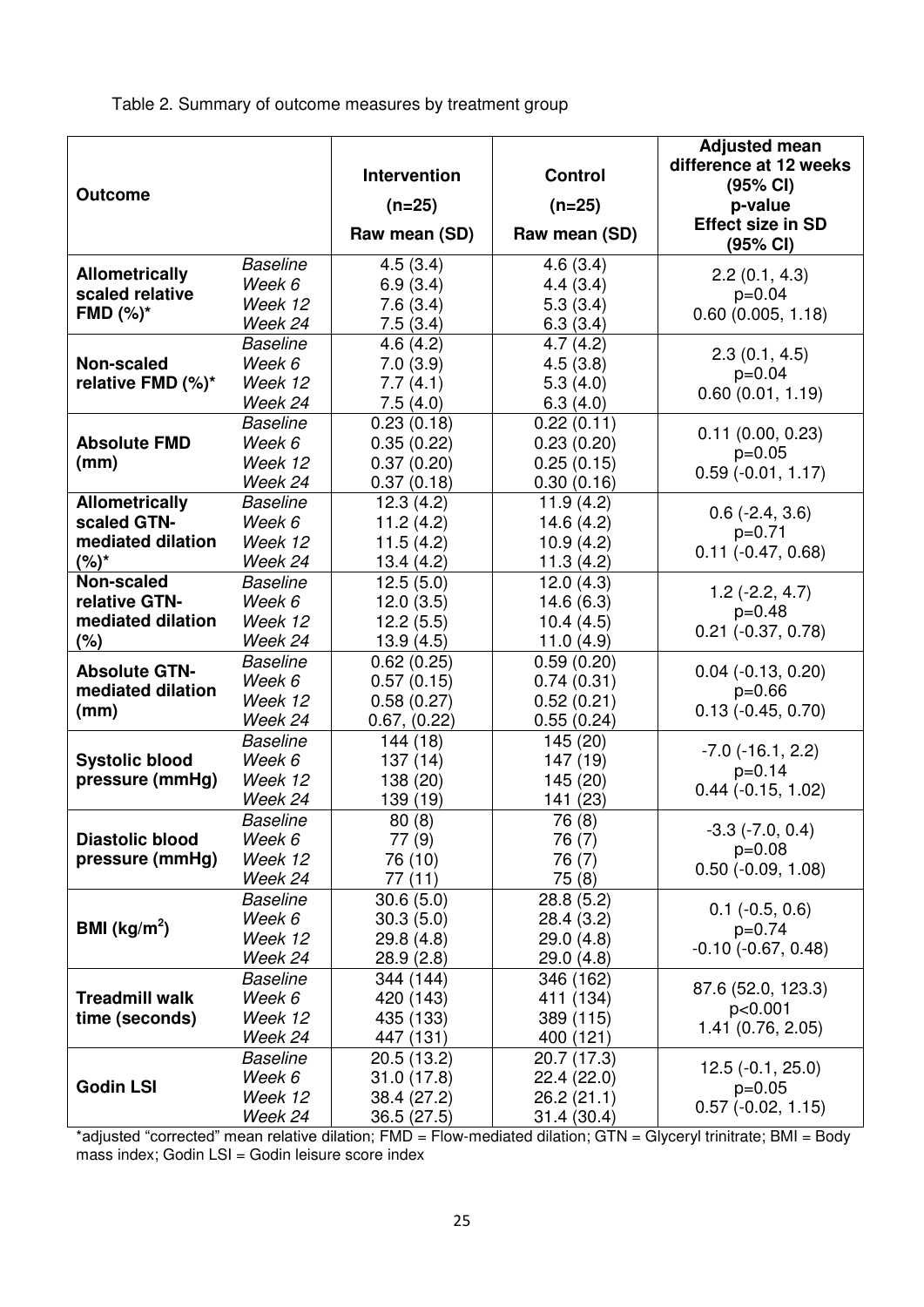

Figure 2. Allometrically-scaled, adjusted mean relative FMD by treatment group at all time points, with 95% confidence intervals and p-values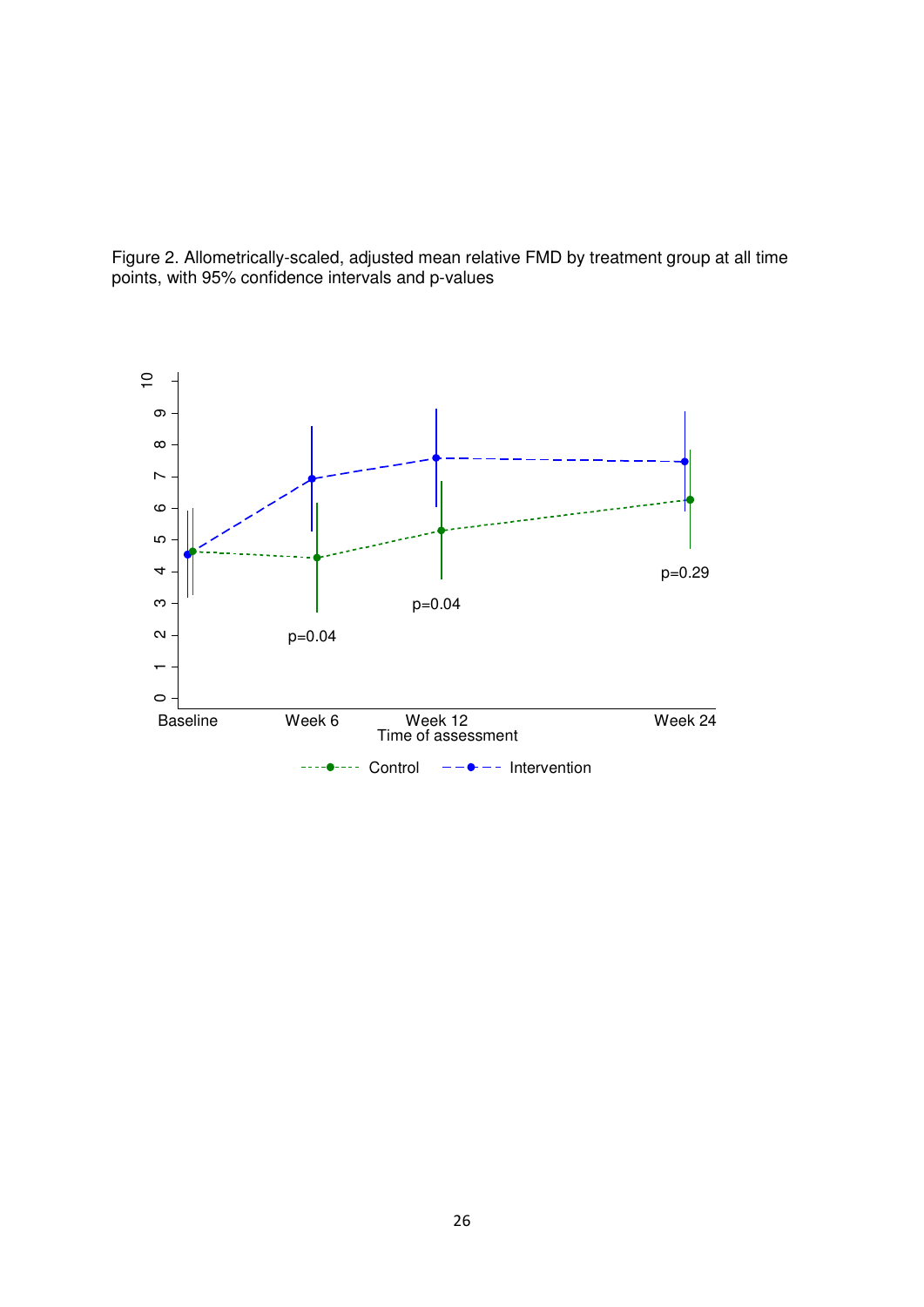|                                        |                 | Intervention  | <b>Control</b> | <b>Adjusted mean</b>     |
|----------------------------------------|-----------------|---------------|----------------|--------------------------|
| <b>Outcome</b>                         |                 | $(n=25)$      | $(n=25)$       | difference at 12 weeks   |
|                                        |                 | Raw mean (SD) | Raw mean (SD)  | (95% CI)<br>p-value      |
|                                        | <b>Baseline</b> | 4.9(0.6)      | 4.8(0.5)       |                          |
| $FMD D_{rest}$ (mm)                    | Week 6          | 5.0(0.8)      | 5.0(0.6)       | $0.1$ ( $-0.1$ , $0.3$ ) |
|                                        | Week 12         | 5.0(0.5)      | 4.8(0.5)       | $p=0.27$                 |
|                                        | Week 24         | 4.9(0.6)      | 4.8(0.6)       |                          |
|                                        | <b>Baseline</b> | 5.1(0.7)      | 5.0(0.6)       |                          |
| $FMD Dpeak$ (mm)                       | Week 6          | 5.3(0.9)      | 5.2(0.7)       | 0.2(0.0, 0.5)            |
|                                        | Week 12         | 5.3(0.5)      | 5.1(0.5)       | $p=0.04$                 |
|                                        | Week 24         | 5.3(0.6)      | 5.1(0.6)       |                          |
|                                        | <b>Baseline</b> | 5.0(0.5)      | 5.0(0.6)       |                          |
|                                        | Week 6          | 4.8(0.6)      | 5.2(0.6)       | $-0.2$ $(-0.6, 0.1)$     |
| $GTN$ $D_{rest}$ (mm)                  | Week 12         | 4.9(0.5)      | 5.2(0.6)       | $p=0.12$                 |
|                                        | Week 24         | 4.9(0.4)      | 5.1(0.6)       |                          |
| GTN D <sub>peak</sub> (mm)             | <b>Baseline</b> | 5.6(0.6)      | 5.6(0.7)       |                          |
|                                        | Week 6          | 5.4(0.6)      | 5.9(0.6)       | $-0.2$ $(-0.6, 0.1)$     |
|                                        | Week 12         | 5.5(0.6)      | 5.7(0.6)       | $p=0.18$                 |
|                                        | Week 24         | 5.6(0.5)      | 5.6(0.6)       |                          |
|                                        | <b>Baseline</b> | 34.5(11.6)    | 30.4(11.5)     |                          |
| <b>Body fat mass</b><br>(kg)           | Week 6          | 32.9(11.2)    | 27.9(7.4)      | $-0.7$ $(-2.2, 0.7)$     |
|                                        | Week 12         | 31.6(10.9)    | 29.6 (10.9)    | $p=0.32$                 |
|                                        | Week 24         | 29.9(7.1)     | 29.0(11.1)     |                          |
| <b>Skeletal</b><br>muscle mass<br>(kg) | <b>Baseline</b> | 31.9(4.2)     | 31.2(5.7)      |                          |
|                                        | Week 6          | 32.3(4.6)     | 31.6(6.0)      | 0.6(0.1, 1.1)            |
|                                        | Week 12         | 32.9(4.6)     | 32.3(5.5)      | $p=0.03$                 |
|                                        | Week 24         | 32.7(4.0)     | 32.6(5.7)      |                          |

## Table 3. Summary of secondary outcome measures by treatment group

FMD = Flow-mediated dilation; D<sub>rest</sub> = Resting arterial diameter; D<sub>peak</sub> = Peak arterial diameter; SR AUC = Shear rate area under the curve; GTN = Glyceryl trinitrate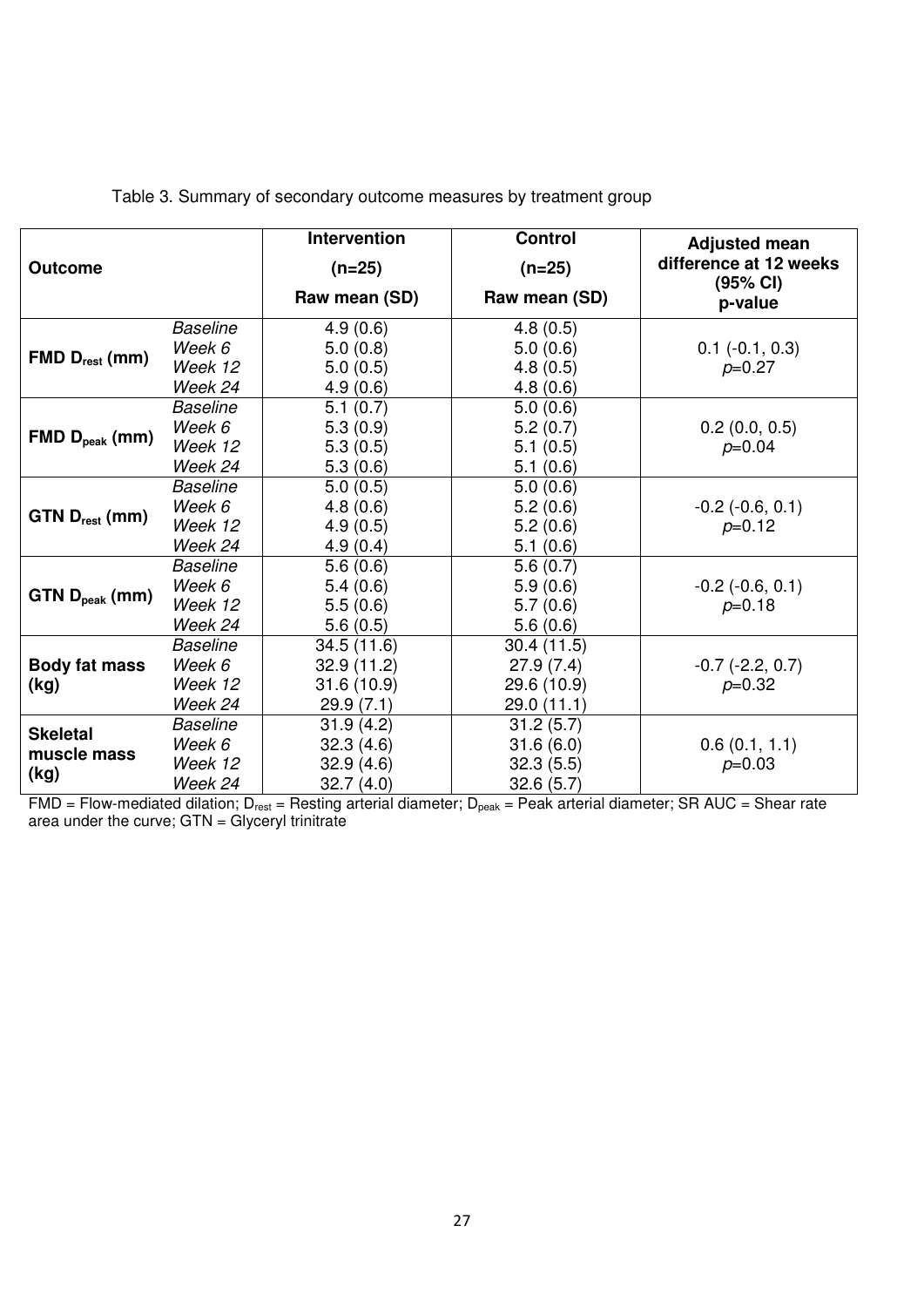|                      |                 | Intervention              | <b>Control</b> | <b>Adjusted mean</b>                          |
|----------------------|-----------------|---------------------------|----------------|-----------------------------------------------|
| <b>Outcome</b>       |                 | $(n=25)$<br>Raw mean (SD) | $(n=25)$       | difference at 12 weeks<br>(95% CI)<br>p-value |
|                      |                 |                           | Raw mean (SD)  |                                               |
| Lipid profile        |                 |                           |                |                                               |
| Total cholesterol    | <b>Baseline</b> | 5.0(1.2)                  | 4.7(0.9)       | $-0.0$ $(-0.3, 0.3)$                          |
| (mmol.L)             | Week 12         | 4.9(1.1)                  | 4.8(0.8)       | $p=0.83$                                      |
|                      | <b>Baseline</b> | 1.4(0.4)                  | 1.5(0.5)       | $0.0$ (-0.1, 0.1)                             |
| HDL-C (mmol.L)       | Week 12         | 1.4(0.4)                  | 1.5(0.5)       | $p=0.60$                                      |
| LDL-C (mmol.L)       | <b>Baseline</b> | 2.7(1.1)                  | 2.4(0.8)       | $-0.0$ $(-0.3, 0.2)$                          |
|                      | Week 12         | 2.8(1.0)                  | 2.6(0.8)       | $p=0.79$                                      |
| <b>Triglycerides</b> | <b>Baseline</b> | 1.9(0.7)                  | 1.7(1.0)       | $-0.1$ $(-0.3, 0.2)$                          |
| (mmol.L)             | Week 12         | 1.6(0.7)                  | 1.6(0.8)       | $p=0.51$                                      |
| <b>Blood markers</b> |                 |                           |                |                                               |
| Total testosterone   | <b>Baseline</b> | 0.5(0.2)                  | 0.5(0.2)       | $-0.0$ $(-0.1, 0.0)$                          |
| (mmol.L)             | Week 12         | 0.4(0.1)                  | 0.4(0.2)       | $p=0.43$                                      |
| SHBG (nmol.L)        | <b>Baseline</b> | 54.0 (33.0)               | 56.9 (31.6)    | 5.8(0.8, 10.9)                                |
|                      | Week 12         | 54.6 (23.8)               | 51.0(30.2)     | $p=0.03$                                      |
| Free androgen        | Baseline        | 1.2(0.8)                  | 1.2(1.0)       | $-0.2$ $(-0.5, 0.1)$                          |
| index                | Week 12         | 1.0(0.5)                  | 1.3(1.1)       | $p=0.17$                                      |
| Prostate-specific    | <b>Baseline</b> | 2.1(4.8)                  | 1.5(2.7)       | $0.1. (-1.0, 1.3)$                            |
| antigen (ng.ml)      | Week 12         | 3.7(8.7)                  | 2.3(4.5)       | $p=0.80$                                      |

Table 4. Summary of lipid profile and blood marker measures by treatment group

HDL-C = High-density lipoprotein-cholesterol; LDL-C = Low-density lipoprotein-cholesterol; SHBG = Sex-hormone binding globulin